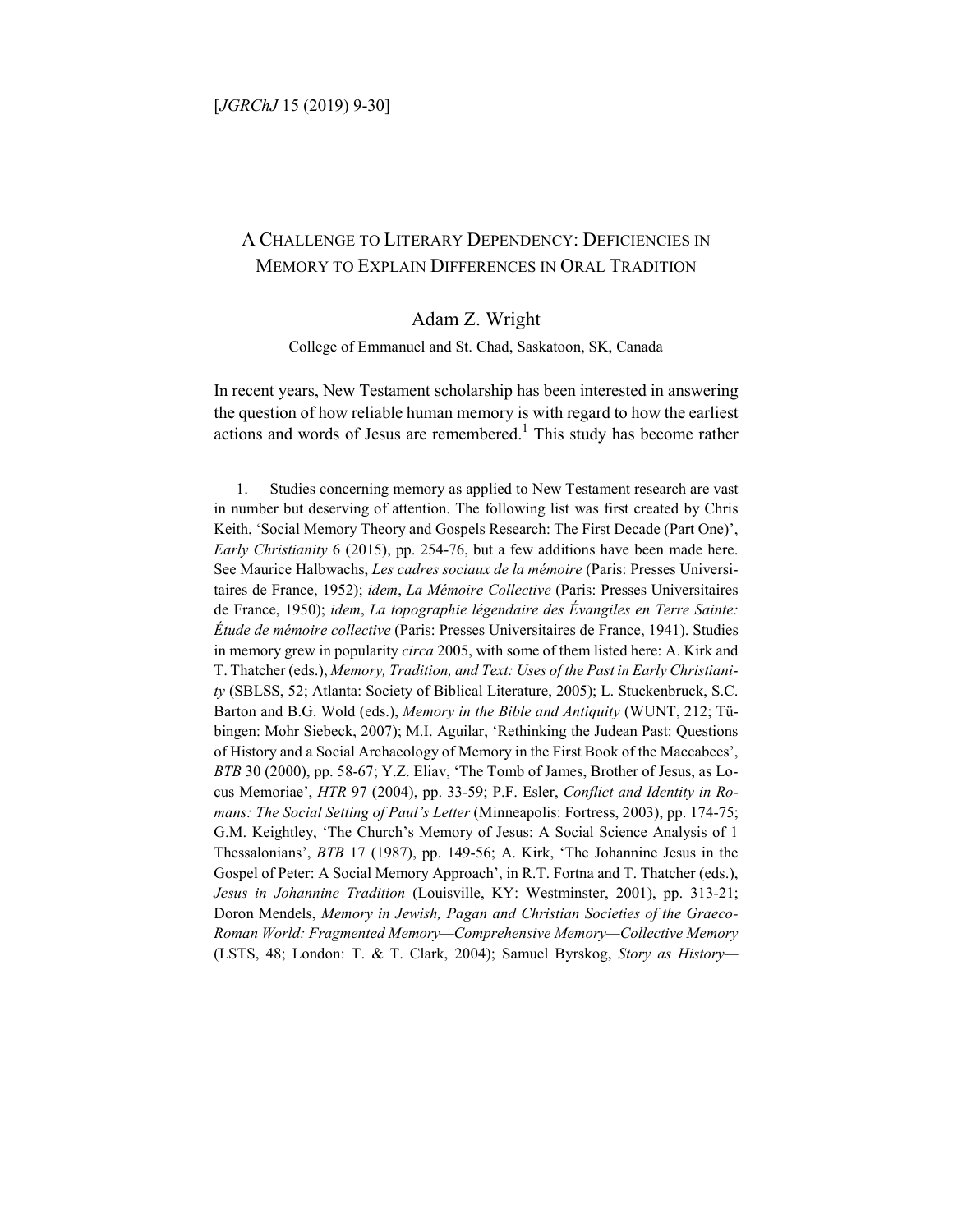vast, with a large range of terms used to describe memory and its function in storytelling.<sup>2</sup>

The purpose of this study is to posit a theory of memory by collecting data from various studies conducted within the realm of psychology and neuroscience. This *departs* from traditional studies concerning memory and the New Testament which focus primarily on the text itself or other sociological factors that play into Gospel composition (social memory theory). By instead reverting our attention to the memory of the individual, we are able to discern a different layer, one that lies behind the composition of the Gospel accounts.<sup>3</sup> The data gleaned from these studies reveals that when people remember

*History as Story: The Gospel Tradition in the Context of Ancient Oral History* (WUNT, 123; Tübingen: Mohr Siebeck, 2000), p. 255; I.H. Henderson, 'Memory, Text and Performance in Early Christian Formation', in C. Frateantonio and H. Krasser (eds.), *Religion und Bildung: Medien und Funktionen religiösen Wissens in der Kaiserzeit* (Potsdamer Altertumswissenschaftliche Beitrage, 30; Stuttgart: Steiner, 2010), pp. 168-81; W.H. Kelber, *The Oral and the Written Gospel: The Hermeneutics of Speaking and Writing in the Synoptic Tradition, Mark, Paul, and Q* (Bloomington: Indiana University Press, 1983); Raphael Rodríguez, *Structuring Early Christian Memory: Jesus in Tradition, Performance and Text* (LNTS, 407; London: Bloomsbury, 2010), pp. 3-80; Eric Eve, *Behind the Gospels: Understanding the Oral Tradition* (Minneapolis: Fortress, 2013).

2. Keith notes a large number of terms: 'As should be clear, "social memory", "collective memory", and "cultural memory" do not technically refer to the same phenomena. Add to these terms further nuanced jargon such as "autobiographical memory", "individual memory", "historical memory", "communicative memory" and a host of others not named here but appearing in the literature ("hot memory", "cold memory", "normative memory", "formative memory", "counter-memory", "connective memory", "cognitive memory", "inscribed memory", "embodied memory", etc.) and one has a recipe for serious confusion.' Keith, 'Social Memory Theory', p. 374.

3. At this point, one might be tempted to consider the work of the form critics, who sought to discover the historical dimensions that lay behind the theological composition of the text (*Historie* and *Geschichte*). However, this is not the main intention of the present argument. Instead, the central aim is to discover the reason why similar pericopes appear differently with regard to their grammatical inconsistencies and explain these inconsistencies by way of memory theory. In doing so, it raises a number of critical issues with the theory of literary dependence (2- or 4-source hypotheses, *et cetera*).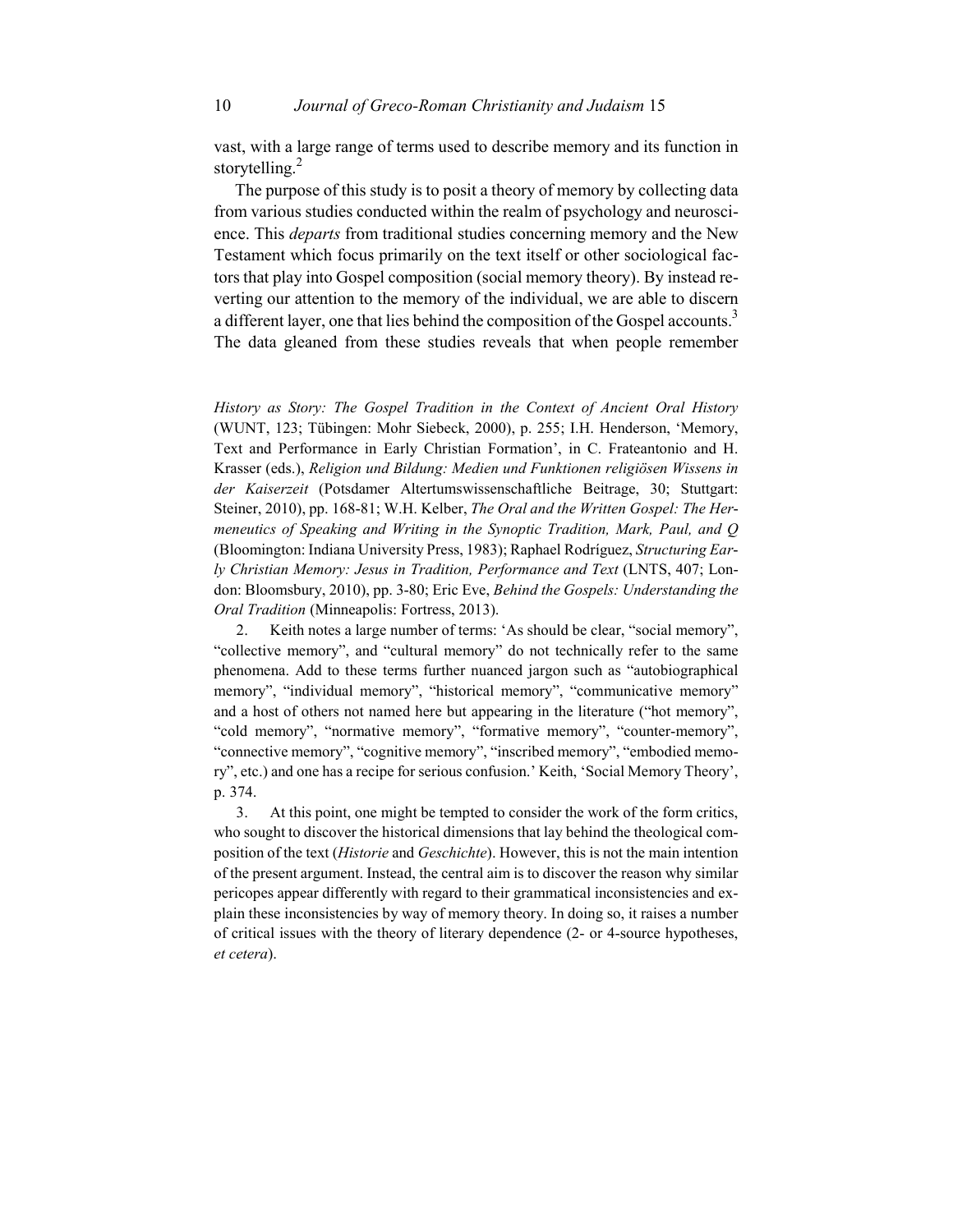complex sequences, such as a story, they are far more likely to remember the gist of the events––called *situational correspondence* below––than intricate details. When applied to the study of the Synoptic Gospels, this theory of memory reveals that the differences between the Synoptic accounts are due to how memory functioned for the earliest believers with regard to their oral traditions. Furthermore, this framework will generate reasonable doubt with regard to theories of literary dependence, commonly understood as contributing to what we call the Synoptic Problem. It is, therefore, far more likely that each of the Synoptic writers was consulting an oral tradition rather than simply copying sections from another Gospel. $4$ 

### *The Initial Challenges to Establishing a Theory of Oral Tradition*

There are a number of difficulties regarding the plausibility of relying upon oral tradition to establish a theory of literary independence. The first is that we do not have access to this oral tradition. While this is true, we can be certain that an oral tradition existed. Acts 4.33 states that the Apostles testified about the resurrection of Jesus and that local persecution drove others to testify beyond Jerusalem (8.4). We also know that these traditions were eventually gathered by the Synoptic writers and placed into written form. But does this mean that we do not have access to what was said? The differences between the accounts that will be examined below draw attention to the fact that we are looking at different versions of the same stories. It is extremely difficult to explain these differences using theories of literary dependence, as such an approach generates little other than subjective speculation as to why the Synoptic writers chose to change certain details within the same story. Instead, it is far more plausible that the differences mark a residue of oral tradition.

The second challenge is to establish that a reasonable amount of time had passed between the life and ministry of Jesus and composition of the Synoptic

4. The differences between the Gospel accounts have recently been noted by Licona, who explains these differences by way of genre, specifically ancient biography. The current study departs from this thesis by suggesting that the oral tradition that lies behind the Gospels best explains for the differences. See Michael R. Licona, *Why are there Differences in the Gospels? What we can Learn from Ancient Biography* (New York: Oxford University Press, 2017).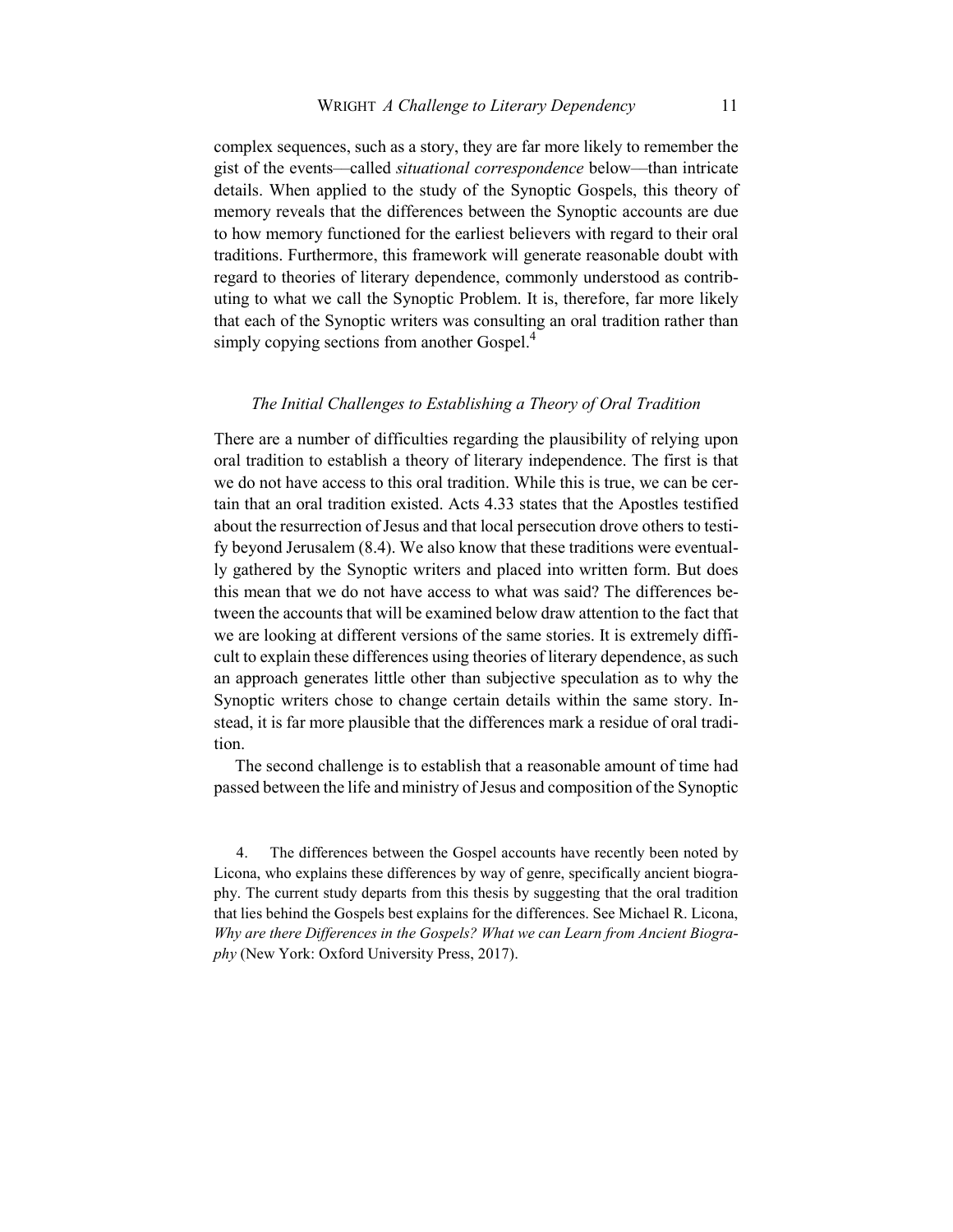tradition. This is an important thing to note because it validates the theory that a robust oral tradition was in place from which the Synoptic writers could gather testimony. Patzia proposes that the Gospels were written at least thirty years after Jesus' resurrection and ascension, leaving room for thirty years of oral transmission.<sup>5</sup> This means that, as Moule states, the Gospel writers were heirs to a considerable body of tradition.<sup>6</sup> Patzia goes on to suggest that the Gospel writers would have received the oral material and then used this material to fit into their own life setting and purpose.<sup>7</sup>

The third challenge involves language. It is reasonable to posit that differences in the Gospel stories may have arisen due to translation or transmission errors from one language to another, namely from Aramaic to Greek. However, since the Gospels were written in Greek, it is also reasonable to conclude that Jesus himself spoke Greek. $<sup>8</sup>$  Thus, it is therefore plausible to infer that</sup> the oral transmission of the Jesus stories was also done by means of the Greek language. Since this is so, it is far less likely that the differences in the accounts are due to a mistranslation from Aramaic into Greek.

It is therefore more plausible to suggest that the differences in the Synoptic accounts are due to the nature of human memory with regard to recalling the events through orality. This article is being written in 2018 and it would be difficult to recall all of the intricate details of an event that occurred in 1998—

5. Arthur G. Patzia, *The Making of the New Testament: Origin, Collection, Text and Canon* (Downers Grove, IL: InterVarsity Press, 2011), pp. 52-63.

6. C.F.D. Moule, *The Birth of the New Testament* (BNTC; London: A. & C. Black, rev. edn, 1981), p. 71.

7. Patzia, *Making of the New Testament*, p. 59. This is a rather difficult proposition to prove for a number of reasons. Let it suffice to say for this article that the differences found within the Synoptic Gospel traditions cannot *only* be linked to a particular life setting or purpose because there is no way to discover what those might be other than by means of subjective speculation.

8. The evidence for such a conclusion is too vast for this article alone, so I refer the reader to a number of critically important studies: Stanley E. Porter, *Criteria for Authenticity in Historical Jesus Research: Previous Discussion and New Proposals* (JSNTSup, 191; Sheffield: Sheffield Academic Press, 2000); *Idem*, 'The Language(s) Jesus Spoke', in Tom Holmén and Stanley E. Porter (eds.), *Handbook for the Study of the Historical Jesus* (4 vols.; Leiden: Brill, 2011), III, pp. 2455-71; Stephen E. Fassberg, 'Which Semitic Language Did Jesus and Other Contemporary Jews Speak?', *CBQ* 74 (2012), pp. 263-80; Hughson T. Ong, *The Multilingual Jesus and the Sociological World of the New Testament* (LBS, 12; Leiden: Brill, 2015).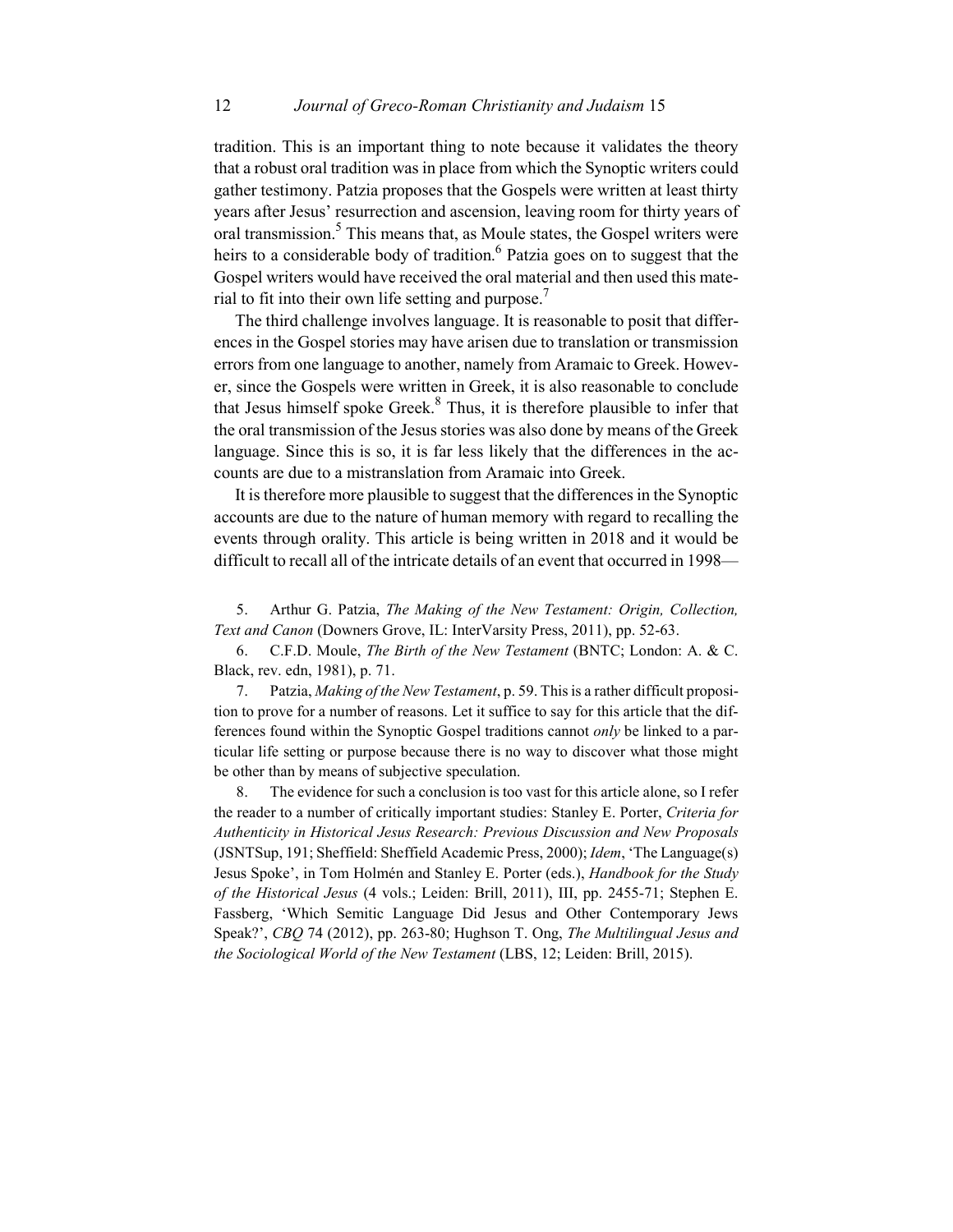even if that event was 'life-altering'. There is no reason why I should be able to: human memory is not adapted to remember such detail. In fact, human memory is notoriously ineffective at doing what it is supposed to do: remember.<sup>9</sup>

As mentioned above, the purpose of this article is to utilize data gathered in a number of studies concerning memory and apply this data to an assessment of certain pericopes found in the Synoptic tradition. It will be shown that memory is not suited for remembering intricate detail and, instead, recalls the gist of what happened.

### *What is Memory?*

Many of us think of human memory as a collection of movie-like films that provide a perfect, chronological sequence of what has happened. A failure to 'watch' these films accurately is then a failure to access the 'films' that you have stored in your brain, a theory which is quite misguided.<sup>10</sup> This theory was first criticized by German psychologist Hugo Münsterberg in  $1907$ .<sup>11</sup> He questioned the accuracy of memory, especially after an emotional event. After his home had been burglarized, he was called on by police to provide an account of what he had seen in his home once he discovered the break in. He told police that he had seen a trail of candle wax on the second floor, a large mantel clock that the intruder had wrapped in paper for transport but

9. This does not dismiss the idea that the Gospel writers were historically truthful and provide an accurate account of the historical events surrounding Jesus. However, it is also possible that they did not, and the Gospels represent some form of interpretation of the historical events surrounding Jesus. If this is so, it could mean that ancient concept of truth goes beyond the notion of 'historicity'. For a distinction between 'memory' and 'history' see Pierre Nora, 'General Introduction: Between Memory and History', in L.D. Kritzman and Pierre Nora (eds.), *Realms of Memory* (trans. A. Goldhammer; 3 vols.; New York: Columbia University Press, 1996), I, pp. 1-20.

10. For more on this, see Elizabeth Loftus and Katherine Ketcham, *Witness for the Defense: The Accused, the Eyewitness, and the Expert Who Put Memory on Trial* (New York: St. Martin's Press, 1992).

11. The following summary is a paraphrase from Leonard Mlodinow, *Subliminal: How Your Unconscious Mind Rules Your Behavior* (New York: Vintage Books, 2013), pp. 58-63.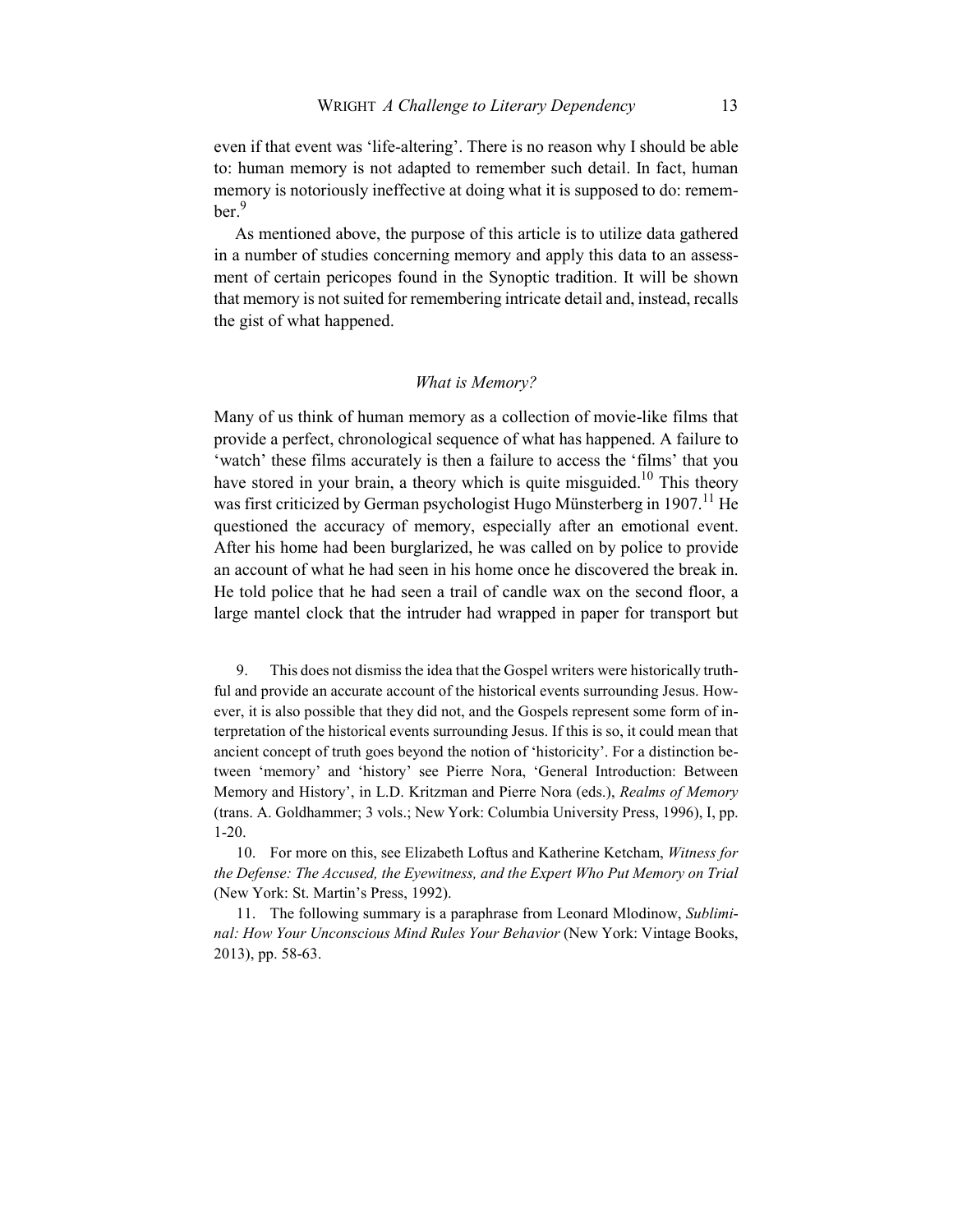then left on the dining table, and evidence that the intruder had entered through a cellar window. As it turned out, however, each of the facts he provided was proven false. This was rather shocking because he understood his memory to be excellent. He had, in fact, delivered several thousand lectures without any notes.

Surprised by his inability to remember correctly, he began to study whether or not other people had the same issues with memory. He concluded that no one is able to retain a vast quantity of details, regardless of how closely they pay attention to those details. In other words, we are not capable of focusing on many things happening concurrently. This led to the discovery that errors in memory are the result of how our brains fill in the gaps in our perception, and our brains do this by relying on our expectations, belief systems and prior knowledge.<sup>12</sup> As a result, when our perceptions are at odds with what we perceive, our brains can be fooled with regard to what actually happened.

Münsterberg then applied his knowledge to the initial break-in that he had given account of years prior. The police discovered that the intruder had actually entered through the front door by removing the lock. The clock that Münsterberg had remembered being wrapped in paper and left on the table was actually wrapped in a tablecloth, a detail about which Münsterberg had wrongly applied his expectation of how things were usually packed for transport: in paper. The trail of candle wax that he had remembered on the second floor was actually in the attic; a detail that he had misapplied to the disorder that he had discovered on the second floor which caused him to remember it being there instead.

All of these discoveries were later published in his book *On the Witness Stand: Essays on Psychology and Crime*. <sup>13</sup> He concluded that memory functions in a number of ways. First, people generally remember the *gist* of what happens instead of each of the small details. Secondly, when pressed for details, people will fill in the gaps by making things up. Thirdly, people will substitute their invented details for historically accurate details and believe them as historically accurate.

Our memory behaves this way because it is functionally practical. If we were to remember every single detail of every event we witnessed, our

12. Mlodinow, *Subliminal*, p. 61.

13. See Hugo Münsterberg, *On the Witness Stand: Essays on Psychology and Crime* (New York: Doubleday, 1908).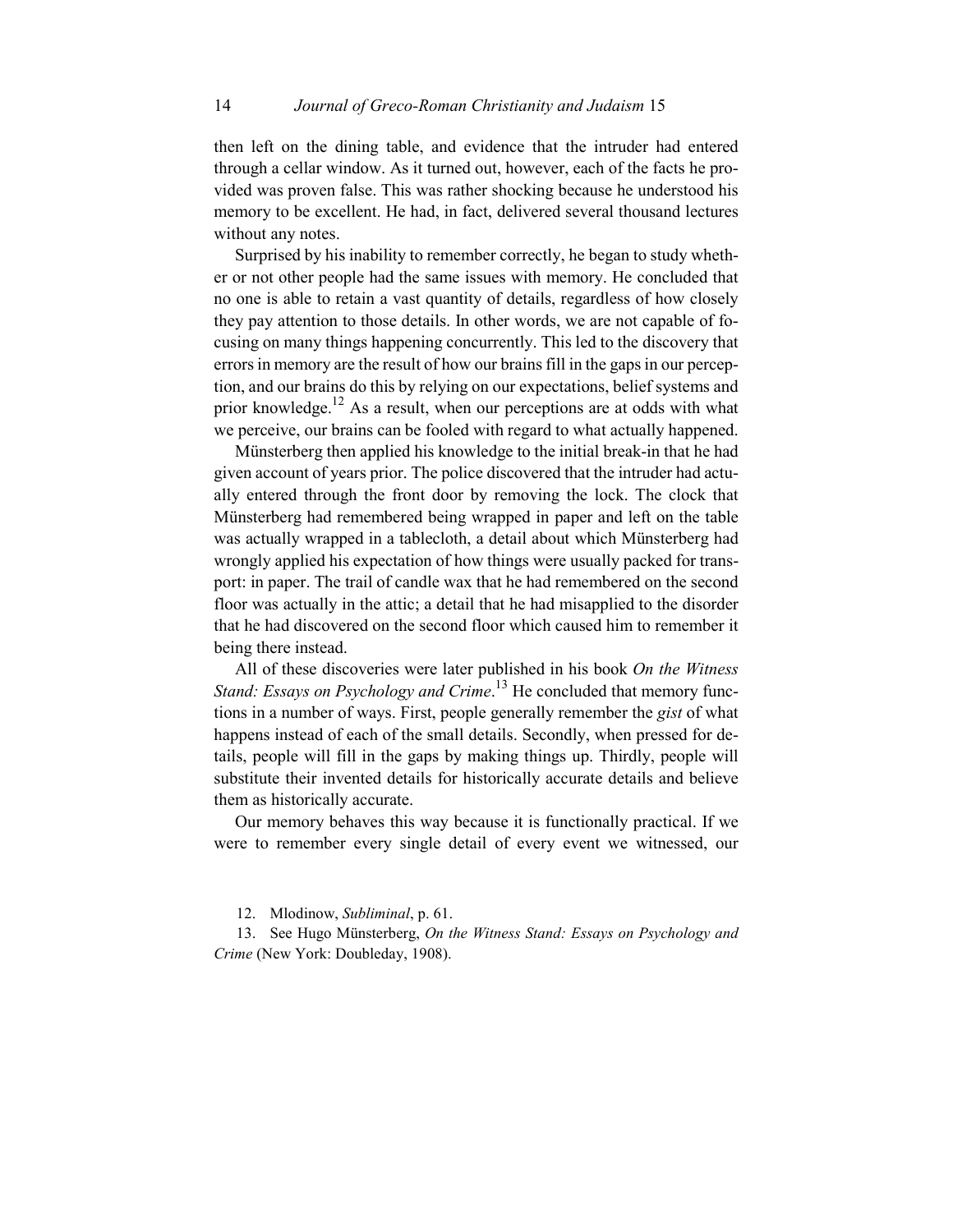processing time would be too lengthy and therefore inefficient.<sup>14</sup> This is illustrated by what linguists describe as a two-leveled structure of memory, composed of a surface-level and a deep-level structure. For example, when one person listens to another tell a story, the surface-level structure perceives the linguistic utterance and remembers it for approximately ten seconds. After this, the deep-level structure helps the listener to categorize the utterance so that he or she will be able to remember it for much longer. This deep-structure memory contains the gist of what was uttered but, again, the gist is characterized by the listener's expectations, belief systems and experiences. Said another way, deep-level memories are constructed by our *mnemonic domains*; we remember things that we deem closely related to those things which we have already experienced.<sup>15</sup>

## *Remembering the Future*

Constructing deep-level structures that preserve the gist of what is perceived was further investigated by many psychologists during the twentieth century. One such study was conducted by D.H. Ingvar, which he published under the title 'Memory for the Future'.<sup>16</sup> Though the title is seemingly paradoxical in nature, this study showed that certain regions within the prefrontal cortex of the brain have a crucial role in planning, foresight and imagining complex action sequences. The same evidence was discovered by Tulving, who argued

14. This is illustrated in the story of Solomon Shereshevsky, the man who could not forget. Russan psychologist A.R. Luria found that Shereshevsky was unable to recognize a person's face because he was able to remember multiple versions of every face he had ever seen. As a result, he had to compare the person in front of him to the vast inventory of images to find an exact equivalent. This extended to language as well. Shereshevsky could remember each word a person said with great accuracy, but he often had trouble understanding the meaning behind the words. See Mlodinow, *Subliminal*, p. 64.

15. Discernment is related to the neurological process within the brain that connects information. New information travels along neurological pathways and is stored according to how that information associates with previously stored information. If new information satisfies a neural convergence zone, it is stored as a 'memory' or an association. See Brian Boyd, *On the Origin of Stories: Evolution, Cognition, and Fiction* (Cambridge, MA: Belknap Press, 2009), pp. 133-34.

16. D.H. Ingvar, '"Memory of the Future": An Essay on the Temporal Organization of Conscious Awareness', *Human Neurobiology* 4.3 (1985), pp. 127-36.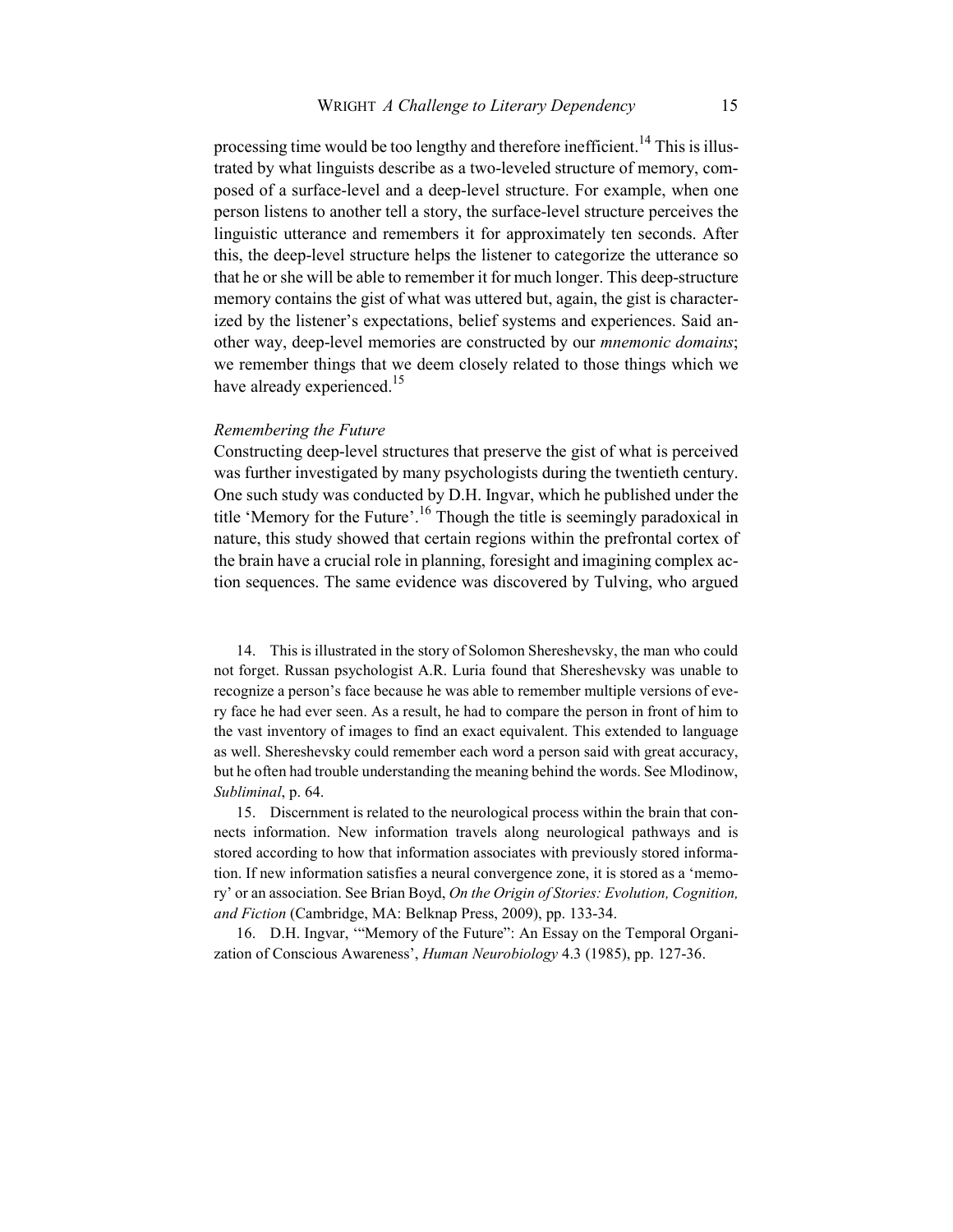that brain regions responsible for imagining the future are also engaged with remembering past events.<sup>17</sup> This process results in what he called 'mental time travel', a capacity that he argued to be uniquely human.<sup>18</sup>

Similar results have been shown in a number of more recent studies as well. In a study conducted by Okuda,  $19$  participants were instructed to talk freely about either the near or distant past or future while a positron emission tomography scan was carried out. The scans showed that the prefrontal cortex and parts of the medial temporal lobe (the hippocampus and parahippocampal gyrus) were similarly engaged during descriptions of past and future events. In another study by Szpunar *et al.*, participants were instructed to remember specific past events and imagine specific future events that involved a familiar individual.<sup>20</sup> Again, what was shown was an overlap in activity within the prefrontal and medial temporal regions of the brain while remembering past events and imagining future ones.

These studies indicate that what we call a 'memory' is a combination of what has happened with what we imagine *could* happen. What could happen is created by our *mnemonic domains*; that is, the relationship between what we perceive at the moment we are trying to recall and what we have perceived at any other point in time. This process is an unconscious effort on our part to 'smooth out' certain details, which allow us to retain memories that make the most sense to us. This allows us to test possibilities without actually experiencing them and to create simulations, which are connected to our emotional systems.

*Memory as Related to Recalling Stories, Self-Narrative and Observations*  But how does this relate to our ability to tell stories? And more specifically, how might this have affected the earliest believers and their memories

17. E. Tulving, *Elements of Episodic Memory* (Oxford: Clarendon Press, 1983); *idem*, 'Memory and Consciousness', *Canadian Psychology* 26 (1985), pp. 1-12.

18. See E. Tulving, 'Episodic Memory and Autonoesis: Uniquely Human?', in H.S. Terrace and J. Metcalfe (eds.), *The Missing Link in Cognition: Origins of Self-Reflective Consciousness* (New York: Oxford University Press, 2005), pp. 3-56.

19. J. Okuda, 'Thinking of the Future and the Past: The Roles of the Frontal Pole and the Medial Temporal Lobes', *NeuroImage* 19 (2003), pp. 1369-80.

20. K.K. Szpunar, J.M. Watson and K.B. McDermott, 'Neural Substrates of Envisioning the Future', *Proceedings of the National Academy of Sciences of the United States* 104 (2007), pp. 642-47.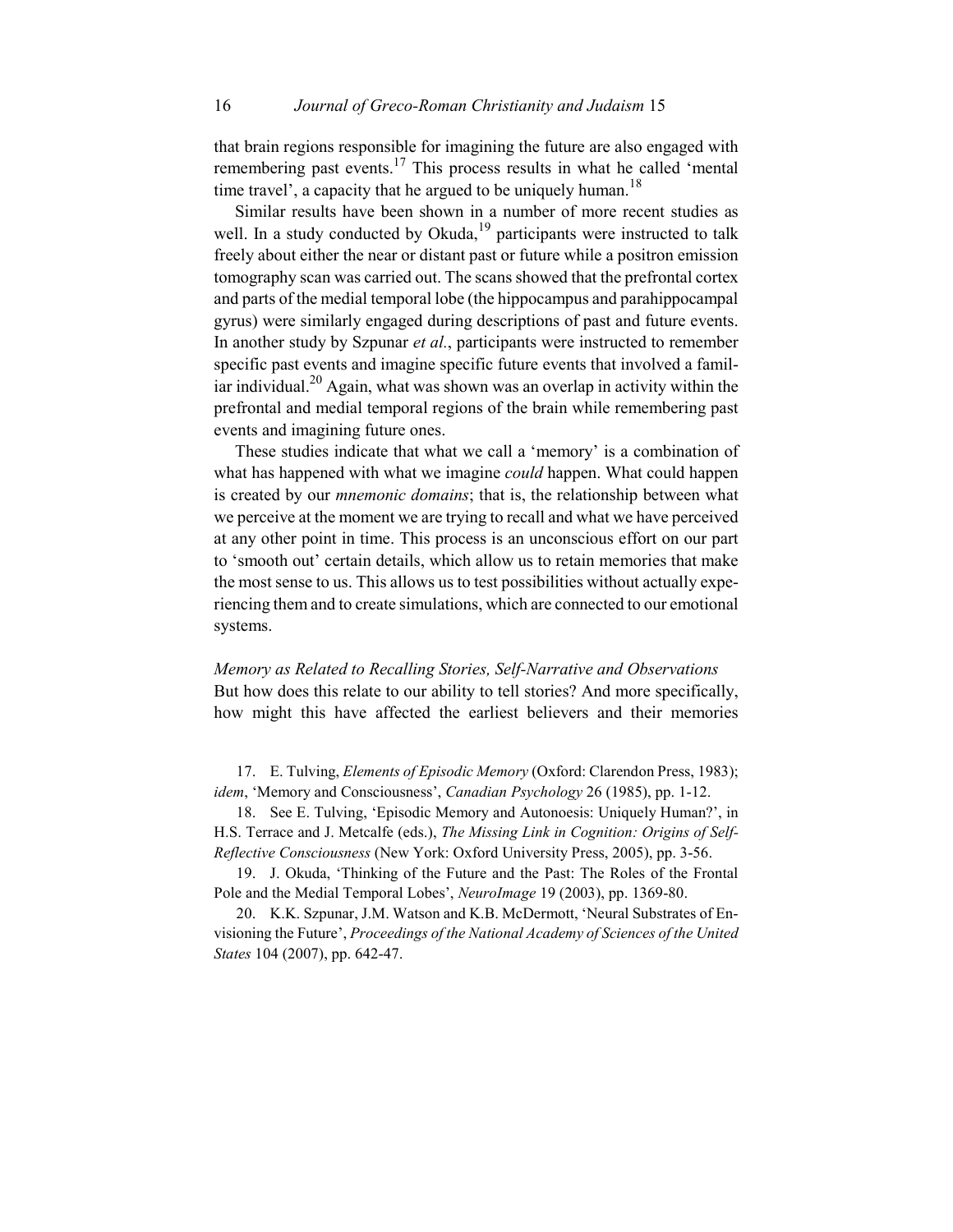surrounding the life and ministry of Jesus? There was not as much separation between 'history' and 'fiction' for ancients as there is for moderns. The ancients did not have video recording capability, so once a person saw an event, there was no possible means by which to see it again. This meant that memory was of the utmost importance when it came to recalling events, and the only way by which the ancients were able to recall events was through the mode of telling stories.

In my estimation, there are three circumstances according to which a person can recall an event: recalling an event that is told to them, such as by listening to a story; recalling an event that is directly viewed by a subject; and recalling the recollection of an event that was directly viewed by the subject.

The first circumstance was studied by Frederic Bartlett, who read the folktale 'The War of the Ghosts' to his subjects.<sup>21</sup> After reading the story, Bartlett asked his subjects to recall the story's details fifteen minutes later, and then at regular intervals over a period of weeks and months. What he discovered was that his subjects did not just forget certain details, they also added new details to the story. The story became shorter and simpler and certain elements of the story were reinterpreted and changed to make it more comprehensible to them. This data coincides with the studies discussed above in which there is a certain bias towards one's prior knowledge and beliefs about the world when given the task of remembering. $^{22}$ 

The second circumstance is illustrated in a study conducted by Dan Simons and Daniel Levin at Cornell University.23 Levin created a number of

21. Frederick Charles Bartlett, *Remembering: A Study in Experimental and Social Psychology* (Cambridge: Cambridge University Press, 1932).

22. Mlodinow, *Subliminal*, pp. 68-69. What this means is that long-term memories are often conflated with imagination and are constructed within the boundaries of subjective emotional salience. Not only this, but memories begin to decay with time according to what psychologists call the 'power-law function'. What this means is that we remember events more readily based on how powerfully we believe that they might reoccur. This makes more recent memories the most relevant, and more relevant memories are worth the cost of retrieval. In other words, 'we remember common and recent events better than rare and long-past ones'. See Boyd, *Origin of Stories*, pp. 153-54.

23. Daniel J. Simons and Daniel T. Levin, 'Failure to Detect Changes to Attended Objects in Motion Pictures', *Psychonomic Bulletin & Review* 4 (1997), pp. 501-506.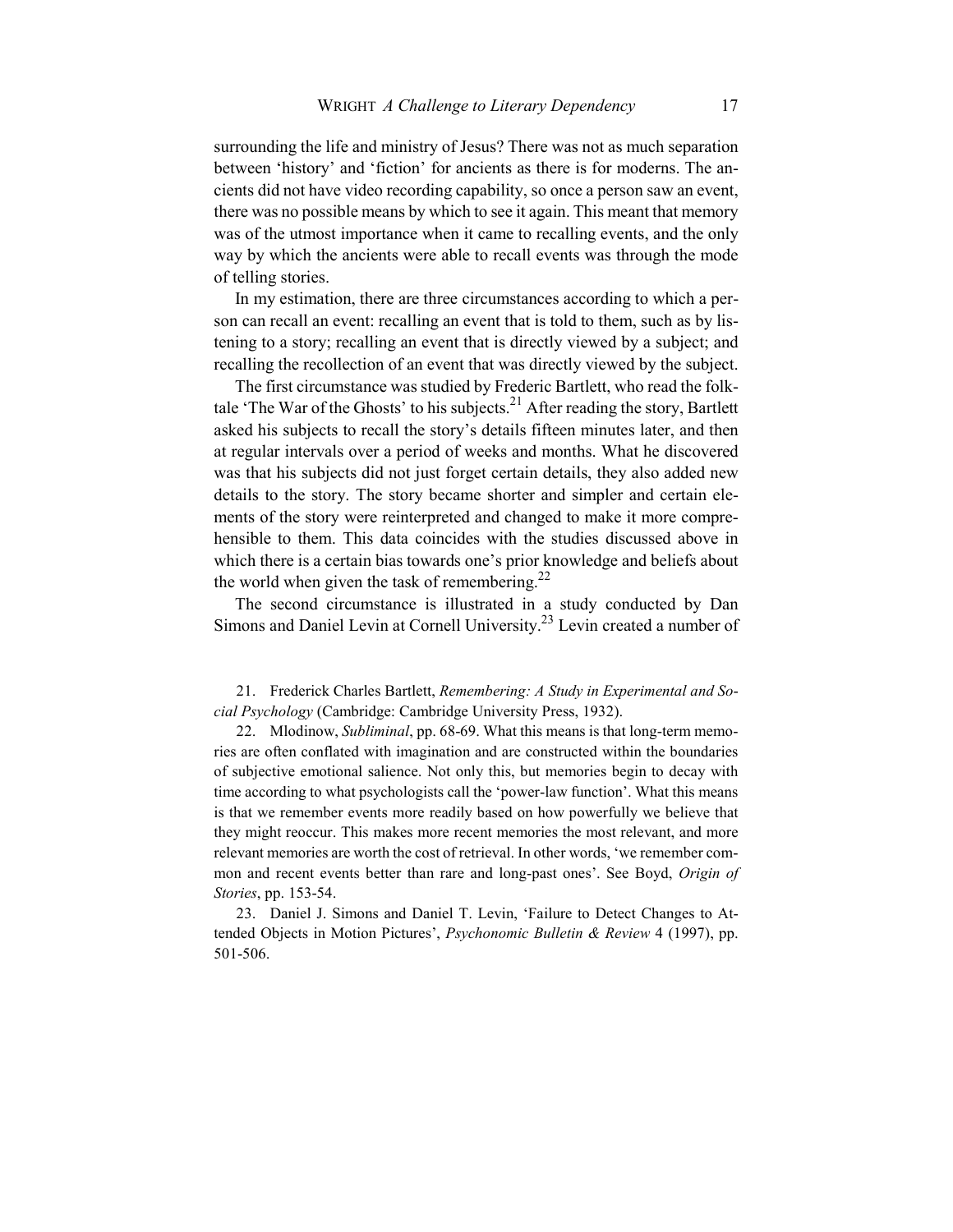videos that each depicted certain events in which the actor changed from scene to scene. Six students watched the scenes carefully and were asked to comment on any changes that they might have noticed. In one video, an actor is depicted sitting at a desk when the phone rings. This actor gets up and walks to the door whereupon a new video depicts a different actor walking from the door to the phone to answer it. After viewing this sequence, the six students were asked directly whether the actor sitting at the desk was different from the actor who answered the phone. Four of the six subjects admitted that they had not noticed that the actor had been switched at all.

Simons and Levin then added a new test to the experiment.<sup>24</sup> Each student was told separately to step outside where an actor approached them with a map of the Cornell campus. The actor asked the subject for help in locating a particular location on the map. After conversing for approximately fifteen seconds, two men with a large door passed rudely between them obscuring the view of the subject from the actor with the map. During that time, a new actor took the place of the former with the map. The new actor was shorter, wore different clothes, and had a noticeably different voice than the previous one. In what resulted, most of the students did not notice that an entirely new person stood before them and continued to consult the map in an effort to help. Each subject was quite surprised to discover that the actor had been switched midway through the experiment.

The third circumstance is illustrated in a study conducted by Ulric Neisser in which students were asked to recall the events surrounding the explosion of the space shuttle *Challenger*. The students each wrote an account of what they remembered to have happened and what they were doing when they first heard the news. Neisser then asked forty-four of the same students to recall the experience again three years later. None of the accounts collected three years later corresponded 100 per cent with what had first been written, and about 25 per cent of those accounts had a 0 percent correspondence rate. So shocked by the low correspondence rates, some students chose to believe that their later accounts were more accurate than those previously written. Some

24. Daniel J. Simons and Daniel T. Levin, 'Failure to Detect Changes to People During a Real-World Interaction', *Psychonomic Bulletin & Review* 5 (1998), pp. 644- 48.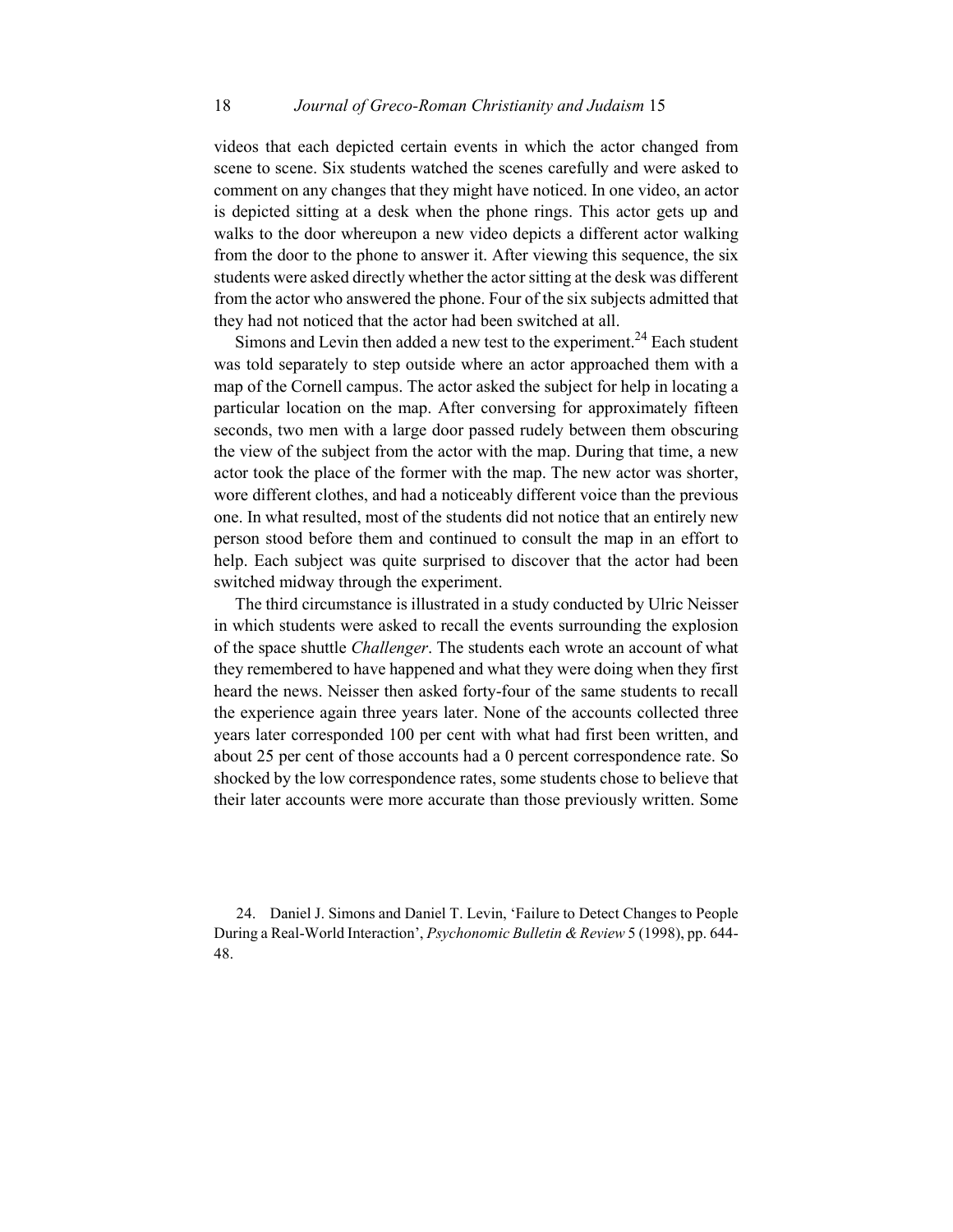even refused to believe that the previous account was even theirs, though it was written in their handwriting.<sup>25</sup>

What each of these studies illustrates is the inability of memory to retain the specific details of a story, an event that is witnessed directly, or the recollection of a directly witnessed event. The data collected here further proves the above stated thesis, which is that memory is more likely to remember the gist of a story or event rather than a vast number of intricate details. This phenomenon occurs both in remembering events from everyday life, but also how one remembers a complex sequence such as a story. What is important to note is that, while the memory of intricate details is often altered in the recollection of an event, these changes are not necessarily the result of people simply being creative concerning the details. In other words, subjects do not purposefully alter the stories because they think new details were more appropriate. Instead, people fill in the lost details with new imaginative details that are related to their *mnemonic domains*.

## *Memory and Imagination as Related to Telling Stories: Its Purpose and Method*

Story telling is an essential process in every society. A community's stories tell us about their values, their beliefs and even their history. In a sense, stories are imbedded memories: they recall the past to the present and inform future decision-making. Said another way, stories are a basis of reflection for future action. This is why story telling is an extremely old practice and it is related to our ability to remember and to imagine. Because we mix memory and imagination together, our ability to create any number of potential simulations based on our memory has given way to the concept of storytelling. And, as we read or listen to stories, we experience them through what Boyd calls 'semisimulation': we construct simulations within ourselves, and these simulations are central to the representation of meaning.<sup>26</sup>

Meaning is often characterized by the community in which a story originates or is presented. This is especially true of communities that create mythologies, the myths being a manner by which future generations learn how to live well within society. The information presented in a story can thus

25. Ulric Neisser, *The Remembering Self: Construction and Accuracy in the Self-Narrative* (Cambridge: Cambridge University Press, 1994), p. 6; Mlodinow, *Subliminal*, pp. 69-70.

26. Boyd, *Origin of Stories*, p. 157.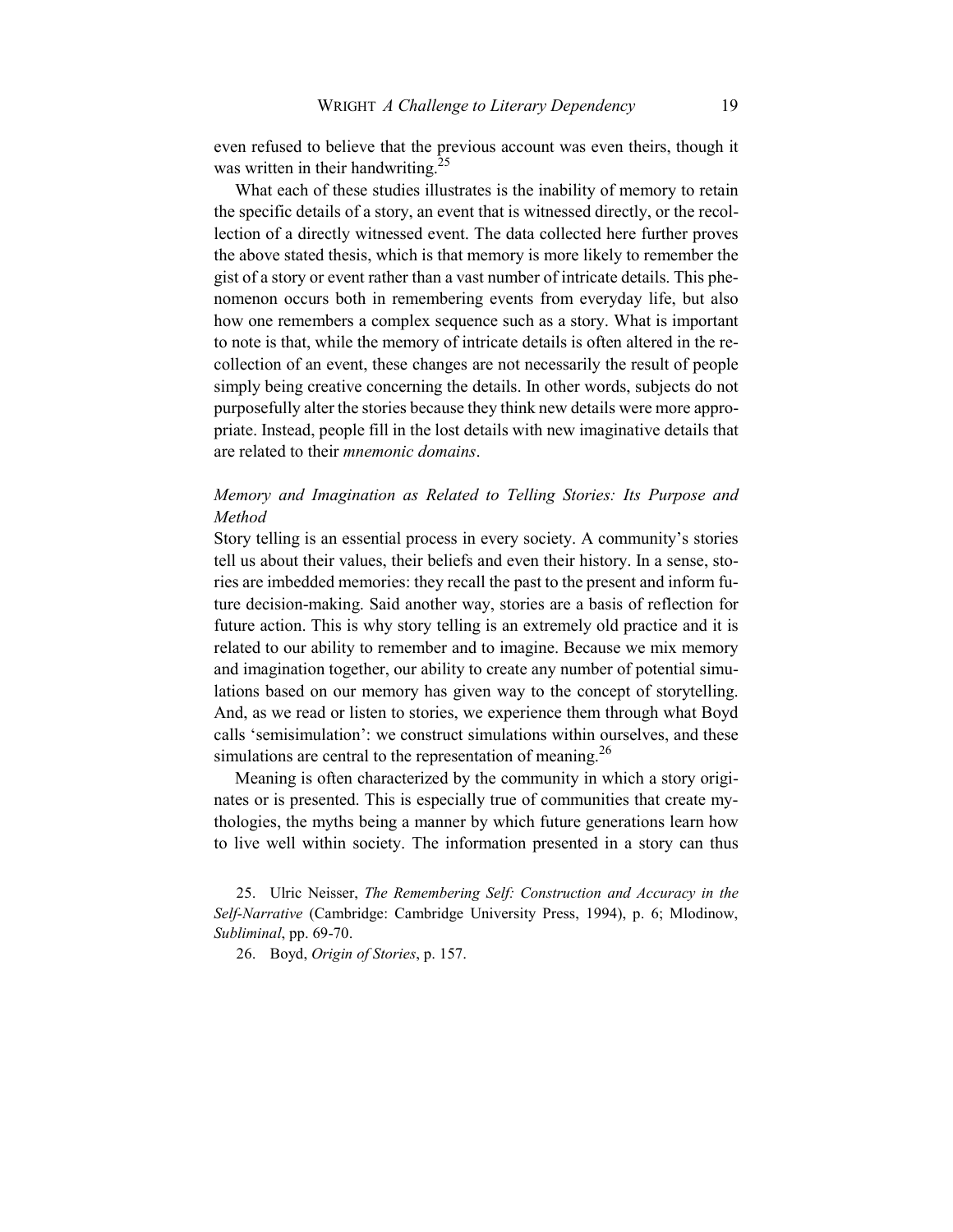provide social information to guide decisions both now and in the future, which can also act as a means of building cohesion within that community. This is sometimes referred to as *social memory*: a collectivist grouping of memories agreed on and shared by a community. As time passes, the community shapes the memories and cultivates them into a mythology. These mythologies then help to shape future members of the community in various ways. This fits the theory of memory as purported by Bartlett above, that stories begin to fit a mold of a person's belief systems and values.

What is more, mythologies allow a community to visualize the invisible. And this is the purpose of the appearance of the many symbols and metaphors that we encounter in mythology. Mythology is then the platform upon which concepts are crafted into narrative, and these narratives are full of archetypal symbols. Developing archetypal symbols is essential for the survival of any mythology because a person needs to see themselves, so to speak, within the myth in order to perpetuate the myth.

Not only can a story inform a community ethically, it also helps improve memory. Because memory is so closely related to emotion as was discussed above, stories—invented or not—can help shape emotions toward defined conclusions. Even if the events within the stories are not likely something that we may encounter ourselves, they can create enough emotional buy-in so as to provide a basis for our thinking.<sup>27</sup> In this way, stories become symbols full of archetypal images of how one should conduct themselves either in conjunction with or adverse to communal expectations. $^{28}$ 

### *Memory and the Synoptic Gospel Traditions*

Given the nature of our memories, can we find elements within the Gospel texts that illustrate how our memories function? This is a difficult task because, as mentioned above, we do not have access to any first-century copies of the Gospels and our first complete New Testament appears in the fourth

27. Boyd, *Origin of Stories*, p. 193. Here Boyd provides the example of the Good Samaritan: we do not need to be a Samaritan nor do we need to encounter an injured man in a ditch to learn how to act benevolently.

28. This tendency may be related to a conformist bias, that is, the unconscious habit of to welcome confirming instances and to shun falsifying ones. See Boyd, *Origin of Stories*, p. 203.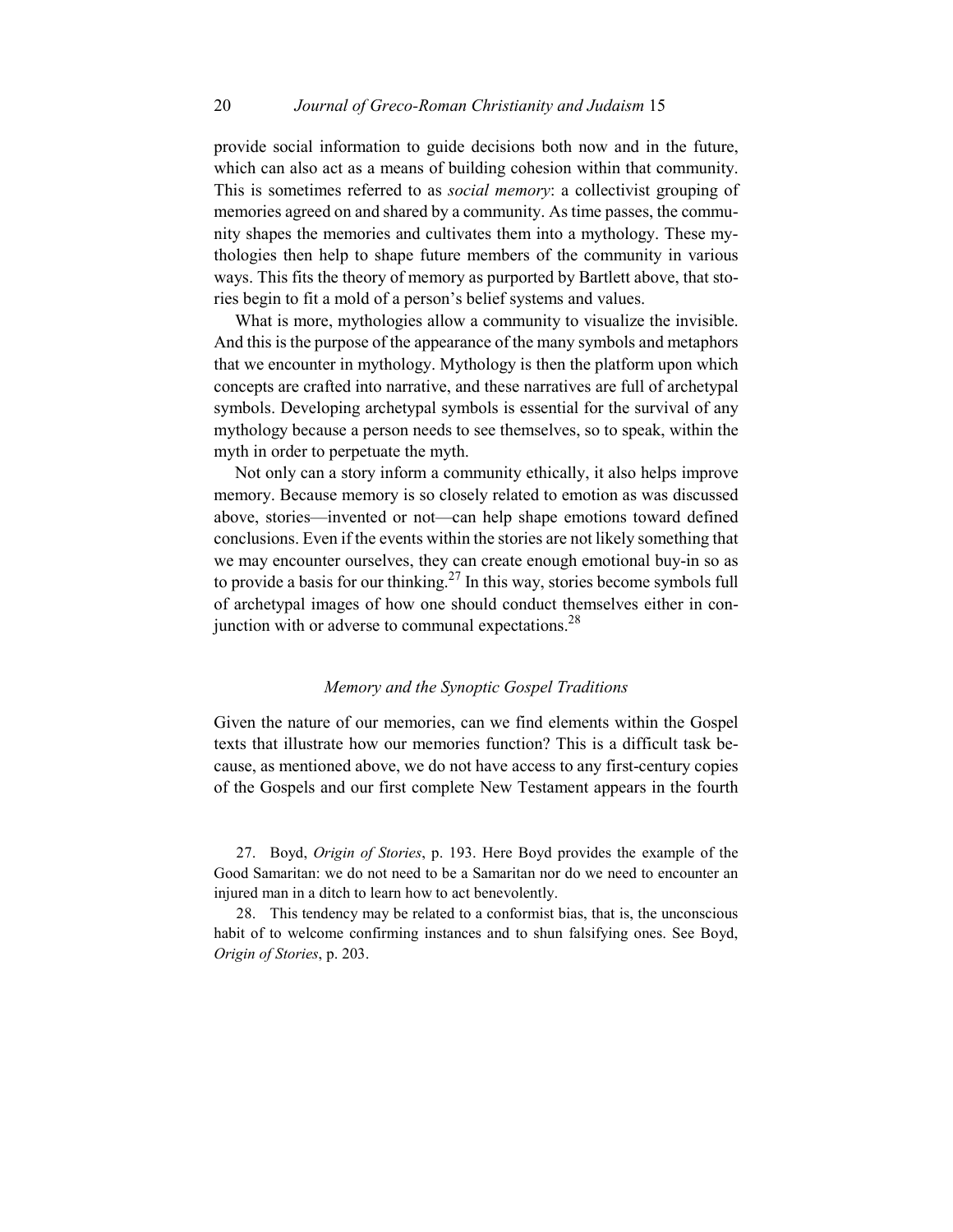century with Codex Sinaiticus. We are forced therefore to look for residual elements of the oral tradition that formed the Gospels. But how do we know exactly what to look for?

I argue here that residual elements of oral tradition can be found in the differences between certain Gospel pericopes. If, for example, the Gospels completely aligned with a 100 per cent grammatical correspondence rate in the shared pericopes, it is more likely that the Gospel writers simply copied one another's work and then added additional pericopes distinct to their Gospel. But this is not what we find. Instead, even the shared pericopes appear grammatically differently from one another––differently enough to question whether a Gospel writer copied a previous writer's work. Sometimes the differences are minute; that is to say that the correspondence rate is quite high with the exception of minor syntactical units. Other differences are quite large which makes the possibility of literary dependence considerably less.

This could lead one to conclude, based on the grammatical differences, that the writers are recording several different instances during which the events played out in a similar way. While this may be so, it is my opinion that the pericopes mentioned below are depicting the same event. This is where an important distinction should be made. While there are very low levels of grammatical correspondence, we do find a high level of situational correspondence. Situational correspondence has less to do with verbal construction and aspect, and more to do with the components of the narrative, or the *gist* of the event. For example, we can have a basic framework for the Legion narrative:

- 1. Introduction of Jesus to the scene
- 2. A demon-possessed man
- 3. Conversation/exorcism
- 4. A swine herd
- 5. The death of the herd
- 6. The response of the onlookers

Each of the above listed components is found in each Gospel's version and, therefore, the accounts share a high rate of correspondence. However, the choices of verbal aspect from which the authors guide the readers are quite different. In addition, other constituents of the language appear differently in each Gospel, leading to a low rate of grammatical correspondence. If we are able to discern the difference between grammatical and situational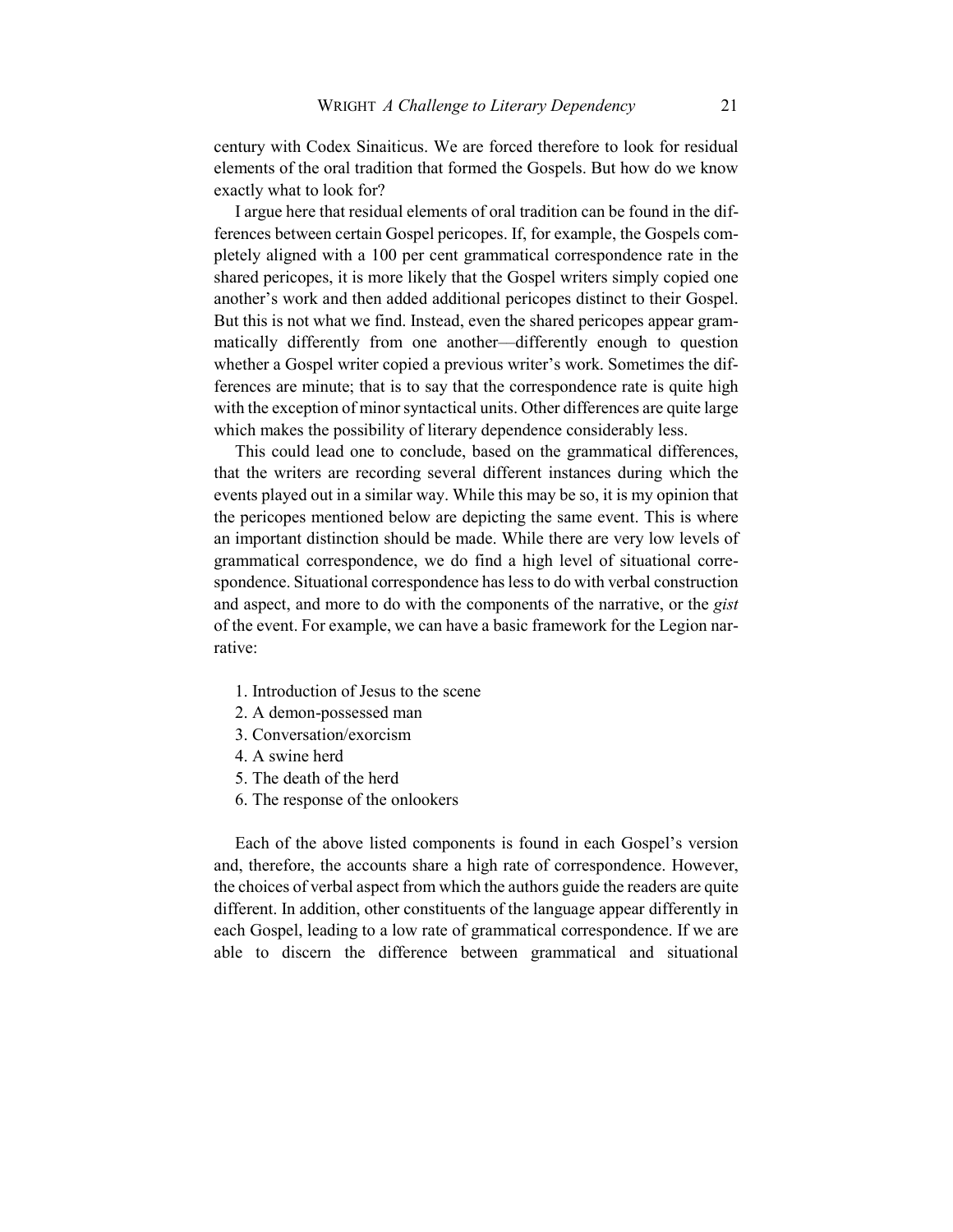correspondence, we are more able to discern the reliance upon oral versus written traditions.

It would follow that a high rate of situational correspondence matched with a low rate of grammatical correspondence is evidence of the residue of oral tradition. This means that a source is able to present certain components of the story differently––such as rearranging the order of certain components as in the temptation narratives––while still maintaining the gist of the story. When tested against the theories of memory mentioned above, strong evidence for a reliance upon a robust oral tradition is favorable to literary dependence. In what follows, a number of shared pericopes will be examined according to their grammar, after which comments will be made concerning the findings.

## *The Temptation of Jesus*

The temptation pericopes can be found in Mt. 4.1-11, Mk 1.12-13 and Lk. 4.1-13. At first glance, the most obvious difference among the three accounts is how much shorter Mark's version is: two verses as compared to Matthew's 11 and Luke's 13. This is often reconciled by positing that Mark's version was written first because its details are so sparse, and that Matthew and Luke 'fill out' the details in a later edition of the story using Q material.<sup>29</sup> This is problematic because the so-called earliest version of the pericope lacks significant detail––would it not follow that the earliest and closest version of the story, historically speaking, would have the most detail or, at very least, different details? At any rate, the differences here are a substantial indication of the residue of oral tradition.

The opening lines of each version provide an excellent illustration of a number of significant differences in syntax that indicate the residue of oral tradition, and a number of observations can be made about these lines. The first observation that can be made is that of the verb sequence used by each writer:

29. See W.D. Davies and D.C. Allison Jr, *A Critical and Exegetical Commentary on the Gospel according to Saint Matthew* (ICC; 3 vols.; Edinburgh: T. & T. Clark, 1988–97), I, pp. 350-51; F. Bovon, *Luke 1: A Commentary on the Gospel of Luke 1:1–9:50* (ed. H. Koester; trans. C.M. Thomas; Hermeneia; Minneapolis: Fortress Press, 2002), p. 139; Stanley E. Porter, *Linguistic Analysis of the Greek New Testament: Studies in Tools, Methods, and Practice* (Grand Rapids: Baker, 2015), p. 270.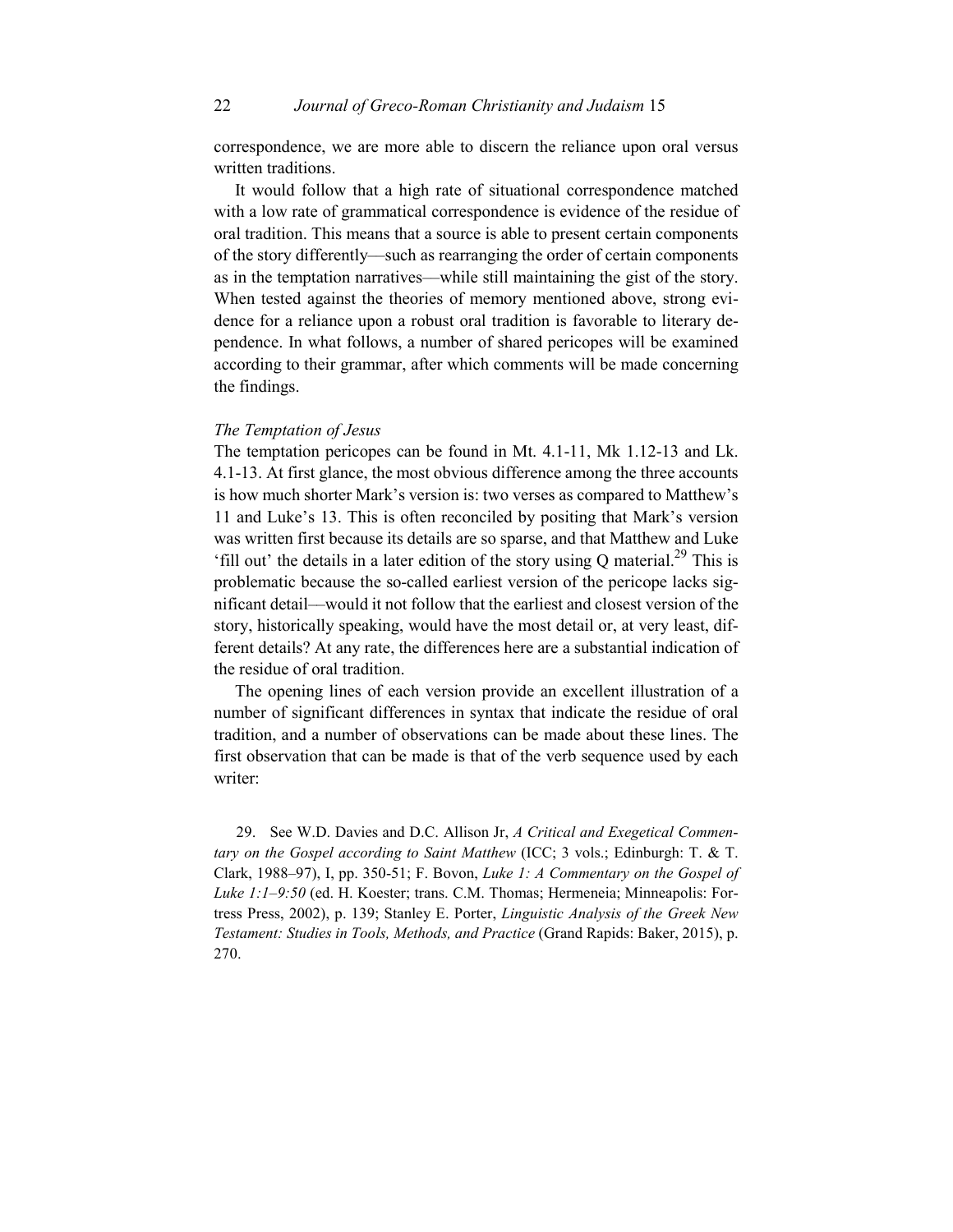| Matthew 4.1                                                                                            | Mark 1.12-13                                                                                                                                                                                            | Luke 4.1-2                                                                                                                                                                   |
|--------------------------------------------------------------------------------------------------------|---------------------------------------------------------------------------------------------------------------------------------------------------------------------------------------------------------|------------------------------------------------------------------------------------------------------------------------------------------------------------------------------|
| Τότε ο Ίησοῦς άνήχθη<br>είς την έρημον ύπο τοῦ<br>πνεύματος,<br><b>πειρασθῆναι</b> ὑπὸ τοῦ<br>διαβόλου | Καὶ εὐθὺς τὸ πνεῦμα<br>αύτον έκβάλλει είς<br>τὴν ἔρημον καὶ ἦν ἐν<br>τῆ ἐρήμῳ<br>τεσσεράκοντα ήμέρας<br>πειραζόμενος ύπό του<br>Σατανᾶ, καὶ ἦν μετὰ<br>τῶν θηρίων, καὶ οἱ<br>άγγελοι διηκόνουν<br>αὐτῷ. | Ίησοῦς δὲ πλήρης<br>πνεύματος άγίου<br>ύπέστρεψεν άπό τοῦ<br>Ίορδάνου, καί ήγετο<br>έν τῷ πνεύματι έν τῆ<br>έρήμω ήμέρας<br>τεσσεράκοντα<br>πειραζόμενος ύπό του<br>διαβόλου |

Comparison of Mt. 4.1, Mk 1.12-13 and Lk. 4.1-2

Mark begins with a narrative present, which is more aspectually prominent than Matthew and Luke's use of the aorist (ἀνήχθη and ὑπέστρεψεν). Luke then shifts the aspect but includes the Imperfect ἤγετο, which is different from Matthew's chain and creates more prominence. This is an important shift because, according to the evidence presented by Porter, it is far less likely, if not completely unlikely, that a writer will alter a text and shift the verb tenseform to one that is less prominent.<sup>30</sup> This means that, according to the statistics provided, Mark—and by association Luke—could not have come before Matthew if we are to accept a theory of literary dependence. However, accepting such a theory does not account for the differences between Mark and Luke with regard to verbal choices (ἐκβάλλει/ἤγετο), agency (ἐκβάλλει as direct action of τὸ πνεῦµα/ἐν τῷ πνεύµατι) and content.

It therefore becomes far less plausible that literary dependence exists. Again, one could assume that, if Mark wrote his Gospel first, Matthew and Luke would change the verb tense to a more 'appropriate form'. But what exactly makes this choice more appropriate?<sup>31</sup> What is more, we cannot assume

#### 30. Porter, *Linguistic Analysis*, pp. 268-71.

31. It has been said that Mark's Greek has a cruder and less polished form than that of the other Gospel writers. If that is so, it is not obvious why those who formed the New Testament canon decided to include it over the, no doubt, many other later more 'polished' documents that would have appeared in the first and second centuries. What is even less obvious is why several scholars choose to understand Mark's writing style as more terse or less sophisticated in the first place. Porter asserts that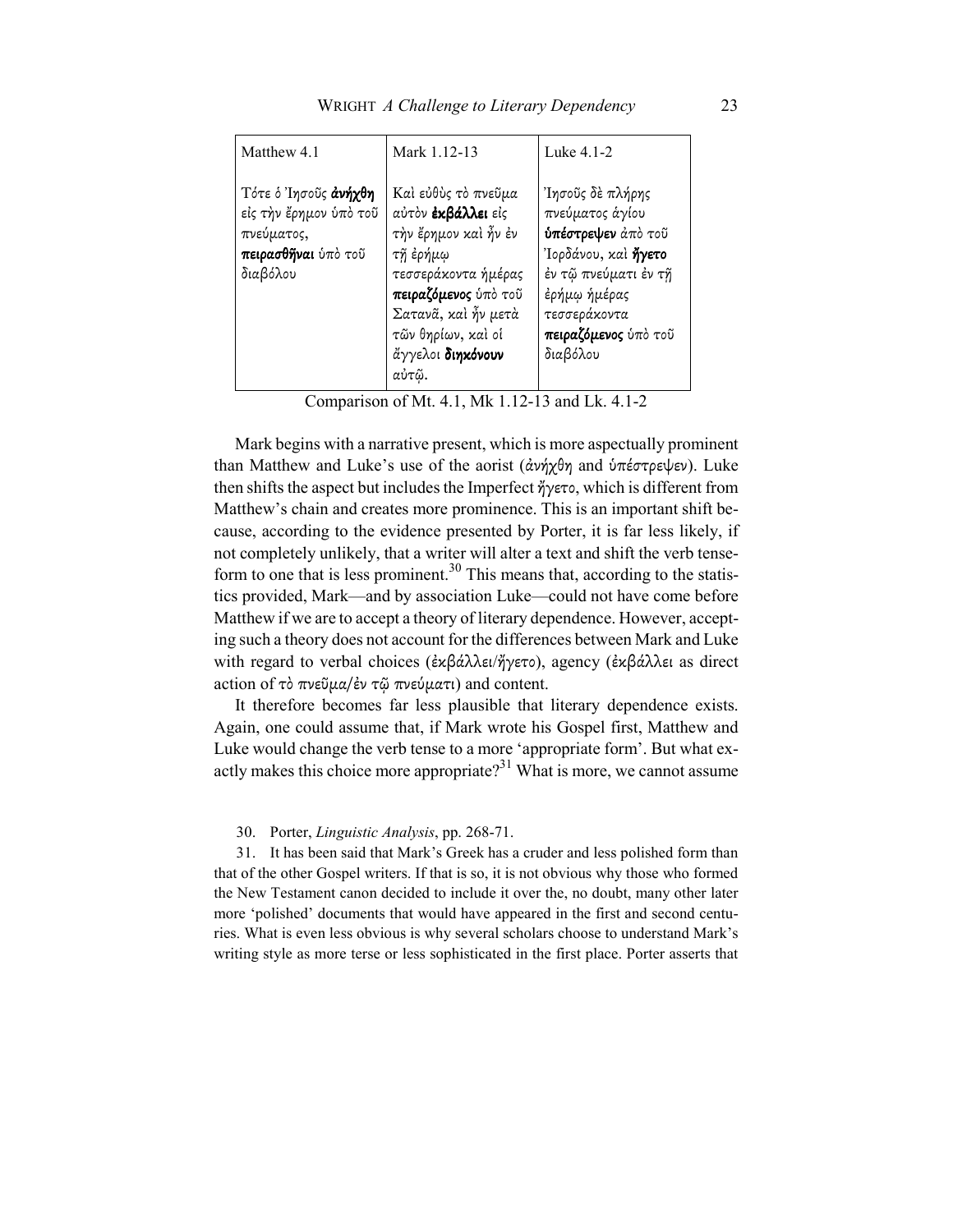that Matthew and Luke are copying from an alternative written source, say Q, because their verbal syntactical choices are different. If they did copy from Q, it would follow that the verbal choices reflect what would be represented in that shared document. Instead, we see Matthew using an aorist passive of ἀνάγω and Luke using an imperfect passive of ἄγω in the subordinate clause. Matthew's use of an aorist passive infinitive (πειρασθῆναι) does not coincide with Luke's use of a present passive participle (πειραζόμενος).

What these opening words of each pericope show, as well as those to follow, is that each Gospel writer is writing independently of the others. There is too low of a grammatical correspondence rate among the opening verses of these pericopes to suggest that any writer copied the work of another Gospel writer or of some other shared, written source. Instead, this example reveals the residue of the oral tradition that lay behind the composition of the Gospels. This also lends itself to an explanation of why the temple scenes in Matthew and Luke are switched (Mt. 4.5-7; Lk. 4.9-12). Since we can no longer assume literary dependence, it makes the most sense to conclude that the oral source from which Matthew and Luke gather the details of the story switched the details. It, therefore, is more reasonable to posit that the source of this pericope simply told the story differently to each writer. This is reflected in the general sense of agreement between the opening lines of each pericope: the use of ἀνάγω/ἄγω and πειράζω. However, the differences in syntax are evidence of someone who is remembering the gist of the pericope, a theory that has much more in keeping with how human memory operates.

### *One or Two Legions?*

The next example of residual oral tradition that will be examined is the story of the demoniacs from the Geresenes/Gadarenes (Mt. 8.28-43; Mk 5.1-17; Lk. 8.26-39). At first glance, there are some obvious differences between the pericopes, some so large that one might be tempted to consider them to be

those who criticize Mark as terse often do not address the issues of grammar that may actually evidence a level of sophistication to Mark's writing style. It is this author's opinion that opinions of 'terseness' or 'lack of sophistication' are the result of handcuffing oneself to the theory that Mark's Gospel was written first and that the later Gospels were literarily dependent upon it, a position that constrains oneself from examining (or having to examine) the grammatical aspects of Mark's composition. See Porter, *Linguistic Analysis*, pp. 259-63.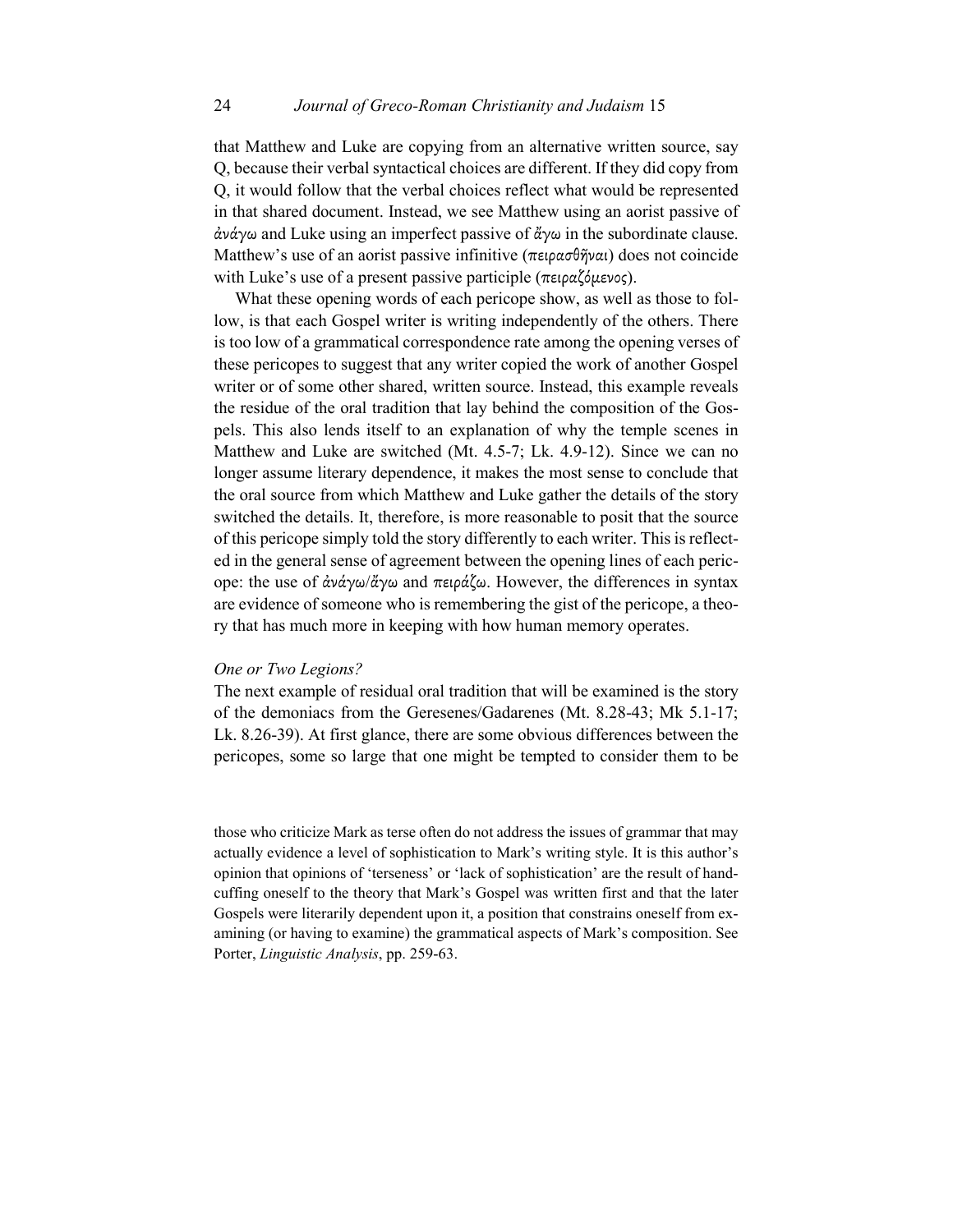two separate and distinct events. While this may certainly be true, the *gist* of each story is too similar to consider them distinct events.

Matthew's version of the pericope appears the most distinct from those found in Mark and Luke. To start, the names of the areas appear to be different and there are two demoniacs instead of one, neither of which identify themselves as the infamous Legion. However, the similarities are obvious: these two men live amongst the tombs and possess superhuman strength which intimidates anyone who tries to pass by; both come out to meet Jesus and question him about his intentions for them; and they ask to be transferred into a nearby herd of pigs, which then throw themselves into the sea.

Mark and Luke's versions have more in common with regard to situational content. Jesus exits his boat and is immediately confronted by a man who had been living amongst the tombs. This man had been cutting himself with rocks and possessed superhuman strength, which he used to overpower anyone who tried to help him. The demons within the man question Jesus and identify themselves as Legion. They then implore Jesus not to destroy them and are transferred into a herd of pigs that rush off a nearby cliff into the sea.

With regard to syntax, even more discrepancies begin to emerge. Take, for example, the verbal structure within the introductory lines of each version:

| Matthew 8.28                                                                                                                                                                                                                        | Mark 5.1-2                                                                                                                                                                                                      | Luke 8.26-27                                                                                                                                                                                                                                                                                                 |
|-------------------------------------------------------------------------------------------------------------------------------------------------------------------------------------------------------------------------------------|-----------------------------------------------------------------------------------------------------------------------------------------------------------------------------------------------------------------|--------------------------------------------------------------------------------------------------------------------------------------------------------------------------------------------------------------------------------------------------------------------------------------------------------------|
| Καὶ <b>ἐλθόντος</b> αὐτοῦ εἰς<br>τὸ πέραν εἰς τὴν<br>χώραν τῶν Γαδαρηνῶν<br><b>ύπήντησαν</b> αὐτῷ δύο<br>δαιμονιζόμενοι έκ τῶν<br>μνημείων έξερχόμενοι,<br>χαλεποὶ λίαν, ὥστε μὴ<br>ίσχύειν τινά παρελθεΐν<br>διά τῆς ὁδοῦ ἐκείνης. | Καὶ <b>ἦλθον</b> εἰς τὸ πέραν<br>τῆς θαλάσσης εἰς τὴν<br>χώραν τῶν<br>Γερασηνῶν. καὶ<br>έξελθόντος αύτοῦ έκ<br>τοῦ πλοίου εὐθὺς<br><b>ύπήντησεν</b> αὐτῷ ἐκ<br>τῶν μνημείων<br>ἄνθρωπος ἐν πνεύματι<br>άκαθάρτω | Καί κατέπλευσαν είς<br>τὴν χώραν τῶν<br>Γερασηνών, ήτις έστιν<br>άντιπέρα τῆς<br>Γαλιλαίας. έξελθόντι<br>δὲ αὐτῷ ἐπὶ τὴν γῆν<br><b>ύπήντησεν</b> άνήρ τις έκ<br>τῆς πόλεως ἔχων<br>δαιμόνια: καὶ χρόνω<br>ίκανῷ οὐκ <b>ἐνεδύσατο</b><br>ίμάτιον, καὶ ἐν οἰκία<br>ούκ <b>ἔμενεν</b> ἀλλ' ἐν<br>τοΐς μνήμασιν. |

Comparison of Mt. 8.28, Mk 5.1-2 and Lk. 8.26-27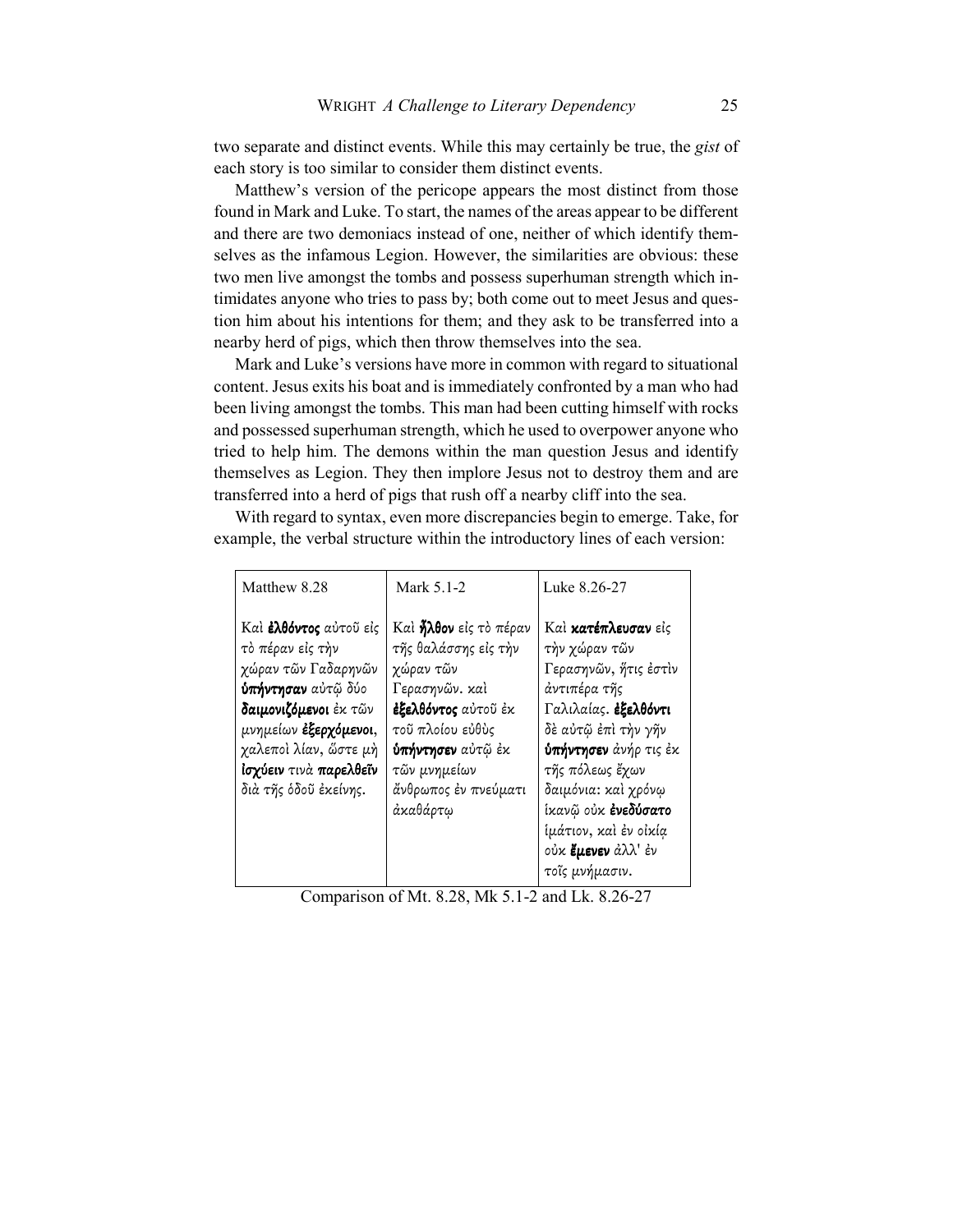Each begins, more or less, with a description of the area  $(\chi \omega \rho \alpha \nu)$  to which Jesus is travelling next. All three versions introduce the pericope with an aorist, though Matthew chooses the participle to Mark and Luke's indicative moods (ἐλθόντος/ἦλθον/κατέπλευσαν). In terms of prominence, each author chooses the least marked aorist, which provides background information.

From here, Mark is the only version that focuses on Jesus' exit of the boat in the background with an aorist tense-form (within a Genitive Absolute), whereas Matthew and Luke have the demoniac(s) as the subject of the aorist verb. Mark and Luke use aorist participles (ἐξελθόντος/ἐξελθόντι) whereas Matthew employs a present, and therefore more prominent, middle-passive participle (ἐξερχόµενοι). It appears that Matthew wants to emphasize the demoniacs' exit from the tombs.

Each version uses the aorist  $\phi \pi \gamma \gamma \sigma \alpha \nu$  to denote an aggressive approach by the demoniac(s), but it is only Matthew who reverts to a more prominent present tense-form when describing that no one attempting to pass along the road was strong enough to presumably overpower the men (ἰσχύειν).

As in the case of the temptation narrative above, the grammatical differences are vast enough to dismiss a theory of literary dependence due to a very low correspondence rate. The only shared grammatical feature in these verses is the manner by which the demoniac(s) approach Jesus. However, the introductory verses do show that the pericope does contain a high level of correspondence with regard to situational content. This is consistent with the theory of memory discussed above and it is more plausible to suggest that the oral source(s) behind the pericope is a more valid means for understanding how and why the versions are so different.

#### *Who Do People Say That I Am?*

The final section that is examined here is that of Peter's confession (Mt. 16.13-20; Mk 8.27-30; Lk. 9.18-20). As in the examples above, a difference of verbal construction is to be expected, which equates to a low grammatical correspondence rate. On the other hand, we should expect to see similarities in the situational correspondence that denotes the residue of oral tradition: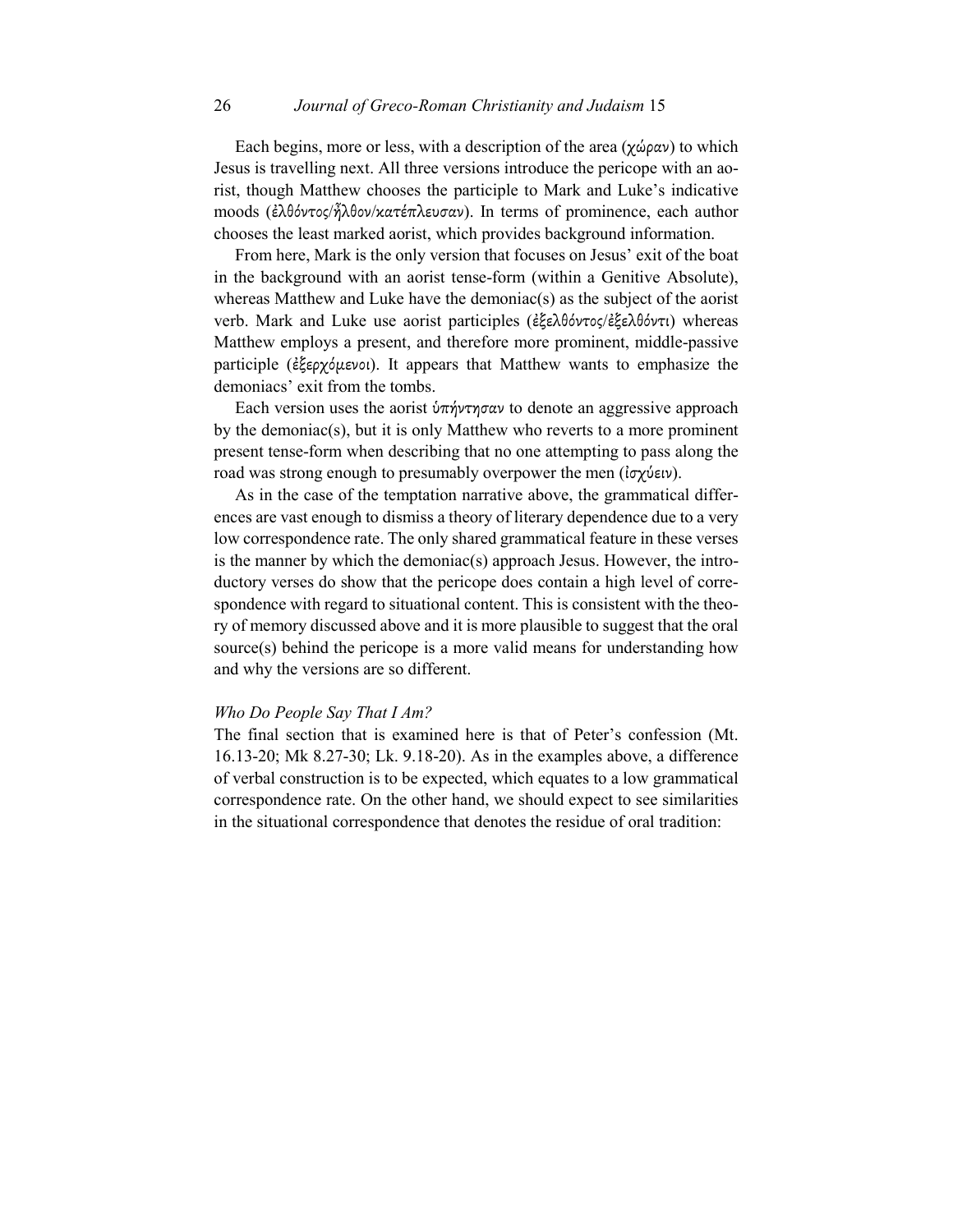Comparison of Mt. 16.13-16, Mk 8.27-29 and Lk. 9.18-20

In terms of situational content, Mark and Matthew follow closely together with each other whereas Luke lacks a more obvious locational feature (Caesarea Philippi). Another difference occurs in the placement of the pericope. Luke places this pericope between the feeding of 5,000 people and the transfiguration, whereas Mark places it after the feeding of the 4,000 and the transfiguration. Matthew places it sometime after the feeding of 4,000 people, after a number of speeches concerning the Pharisees, and before a number of speeches concerning discipleship, which led to the transfiguration. Despite a number of differences (4,000/5,000 people fed; addition of speeches in Matthew; and locational vagueness in Luke), there is enough situational correspondence among the pericopes to conclude that each Gospel is recording the same instance. For example, each account contains a discussion between Jesus and the disciples, a question as to Jesus' identity, speculation concerning Jesus' identity as either John the Baptist or Elijah, and a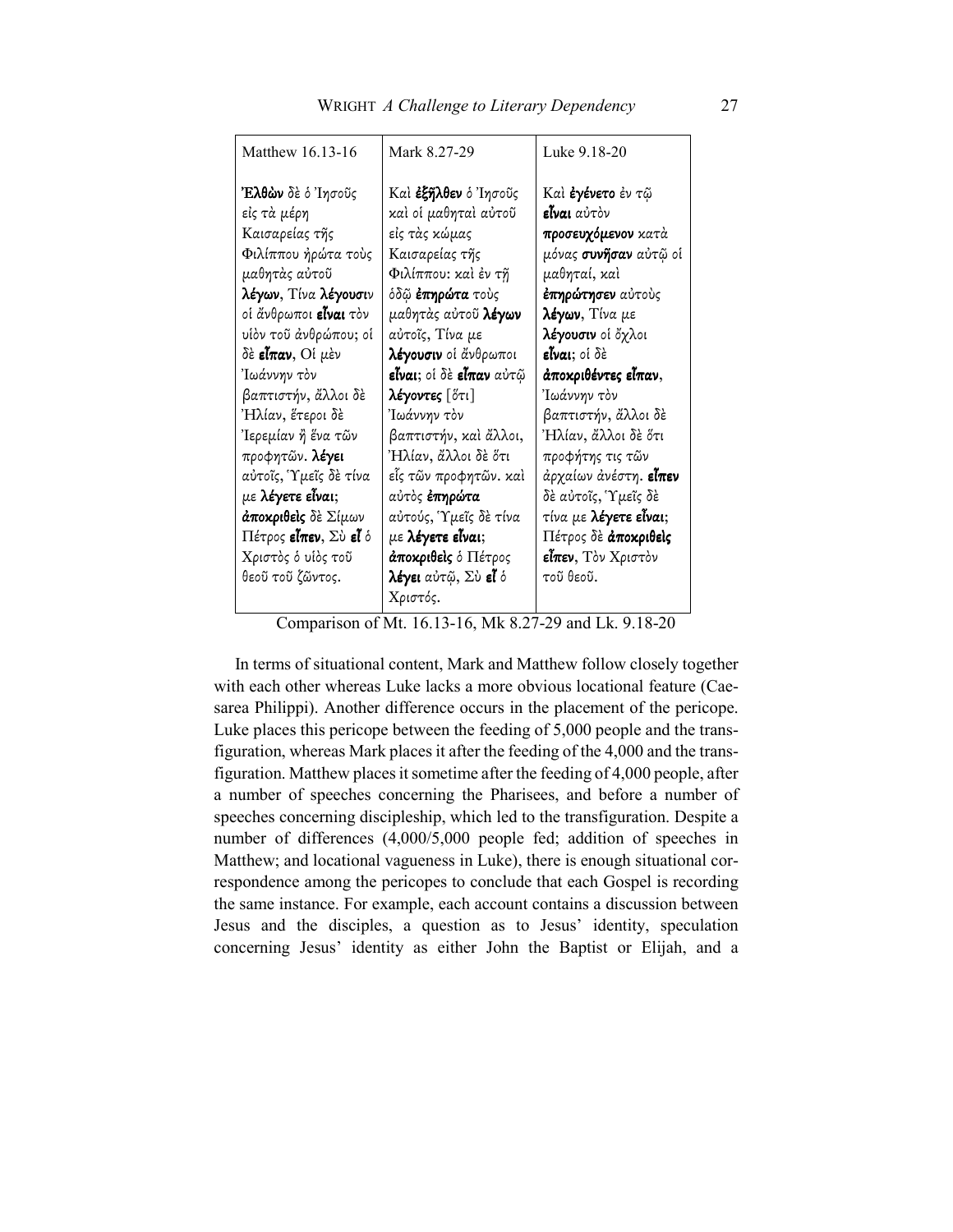confession; each of these examples lends itself to a high level of situational content.

With regard to grammatical correspondence, the rate is very low. Not only this, Jesus constructs his questions rather differently. For example, Matthew's account has Jesus asking who the disciples think the Son of Man is (Τίνα λέγουσιν οἱ ἄνθρωποι εἶναι τὸν υἱὸν τοῦ ἀνθρώπου;), while Mark omits the use of the epithet (Τίνα µε λέγουσιν οἱ ἄνθρωποι εἶναι;). Luke also omits the epithet but chooses the noun οἱ ὄχλοι instead of οἱ ἄνθρωποι. The introduction to the response is slightly different as well. Matthew uses the article with an aorist verb (οἱ δὲ εἶπαν), whereas Mark and Luke add different auxiliary participles (λέγουσιν//ἀποκριθέντες).

More differences appear in the extended explanation. Matthew adds the noun 'Jeremiah' (Ἰερεμίαν) though Mark and Luke do not. Matthew has the disciples relating the opinion that Jesus could be one of the prophets (ἕνα τῶν προφητῶν), whereas Mark uses a different numerical lexeme (ὅτι εἷς τῶν προφητῶν). Luke departs completely from these options and has the disciples saying that Jesus could be one of the prophets of old (ὅτι προφήτης τις τῶν ἀρχαίων ἀνέστη).

With regard to the confession itself, Mark's account follows an obvious pattern leading up to the confession: background information is represented by the aorist tense with a change in aspect signaled by a shift to the present tense-form, represented by words of saying (λέγων, λέγοντες). The only time this does not occur is directly before the confession: ὁ Πέτρος λέγει αὐτῷ, Σὺ εἶ ὁ Χριστός. One should expect Mark to retain the aorist as he does previously (καὶ ἐν τῇ ὁδῷ ἐπηρώτα τοὺς µαθητὰς//οἱ δὲ εἶπαν αὐτῷ) but he maintains use of the present to draw attention to his confession.

In the same example, both Matthew and Luke's accounts retain the aorist, unlike Mark (ἀποκριθεὶς δὲ Σίµων Πέτρος εἶπεν//Πέτρος δὲ ἀποκριθεὶς εἶπεν), which indicates that Mark's use of the Present raises the level of prominence. Again, this may dismiss the idea of Markan priority—or any other theory of priority––on the basis of evidence that authors usually do not revert to a less marked or prominent tense as shown in the work of Porter above.<sup>32</sup>

However, the grammatical correspondence rate is quite low, despite the situational correspondence. As shown above, there is no consistent pattern of aspectual changes between Matthew, Mark and Luke, and the aspectual

32. Porter, *Linguistic Analysis*, pp. 268-71.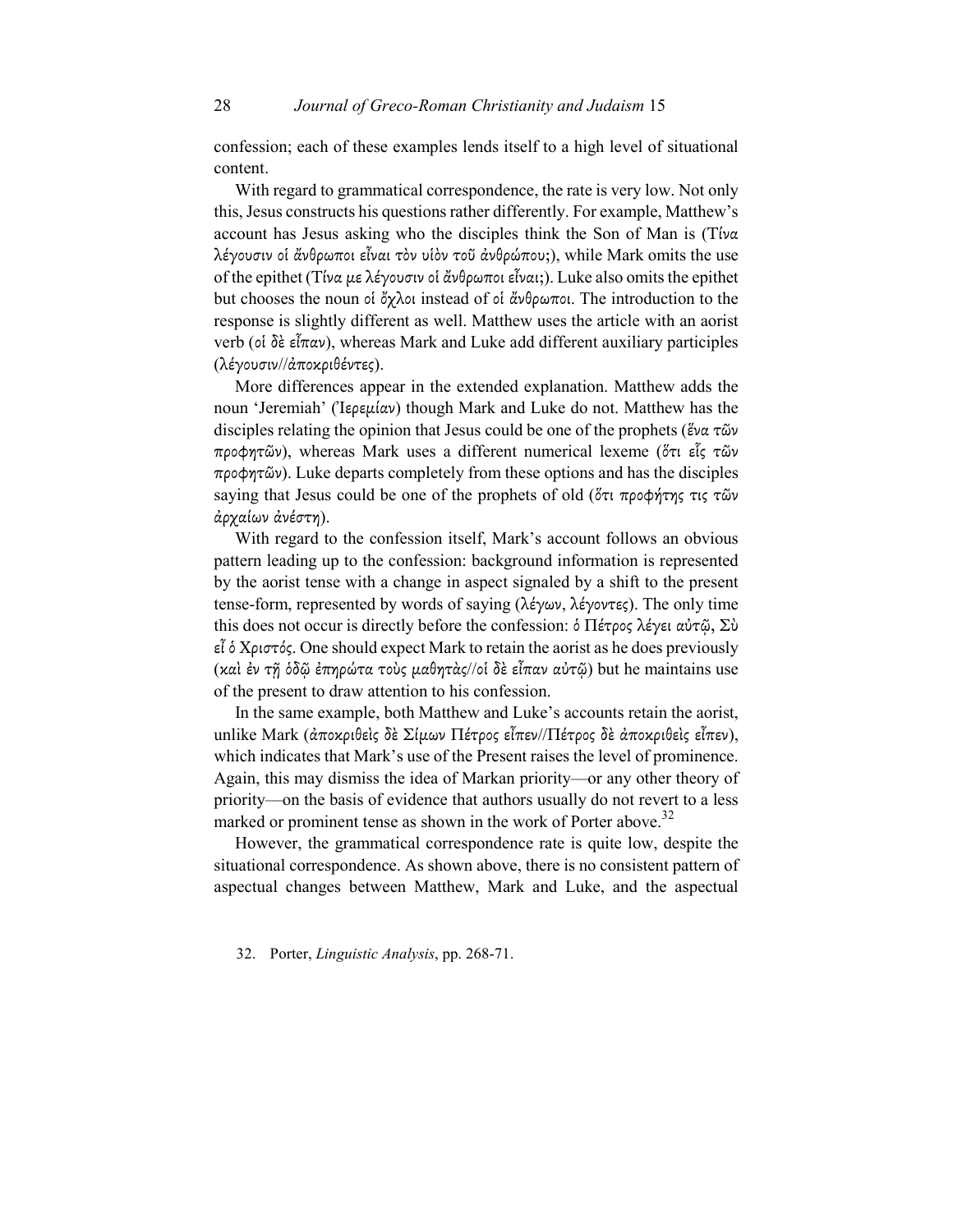difference among the accounts raises reasonable doubt with regard to literary dependence. Instead, it is much more plausible to infer that each writer is referring to an oral source that maintains the gist of the narrative, without appealing to strict correspondence between grammatical constructions.

The argument within this section has posited three theories. The first is that there exists evidence of the residue of the oral traditions that lay behind the composition of the Gospel accounts. If this is so, it is much more plausible to explain the differences we see in the above pericopes by way of an oral source retelling the story slightly differently to each writer. The second relates to how an oral source would have done this. It is argued here that the pericopes here have a high rate of situational correspondence; that is, there are key elements present in each of the accounts that imply a positive correlation among instances. In other words, there are enough common elements in these pericopes to consider them the same event. This leads to the third theory, which is that each pericope, despite a high level of situational correspondence, contains a low level of grammatical correspondence. These findings show that these accounts are not literarily dependent upon one another and rely upon an oral source instead.

#### *Conclusions*

This study has attempted to accomplish four things. First, it has drawn attention to the question surrounding the composition of the Synoptic Gospels by questioning whether the theory of literary dependence is adequate enough to explain what is found in the Synoptic tradition. Secondly, it has posited a theory of reliance upon an oral tradition as a satisfactory explanation of the differences that can be observed across similar pericopes within the Synoptic tradition. Thirdly, it has promulgated this theory by establishing a theory of memory which is based on a large number of studies within the fields of psychology and neuroscience. Fourthly, it has applied a grammatical analysis of certain shared pericopes in order to establish the differences in a coherent manner.

What has been found is that there are a large number of linguistic differences between certain shared pericopes within the Synoptic tradition. These differences are in keeping with the data supplied by the aforementioned studies concerning human memory. The conclusion here is that the Synoptic Gospels are not literarily dependent upon one another and are instead reliant upon